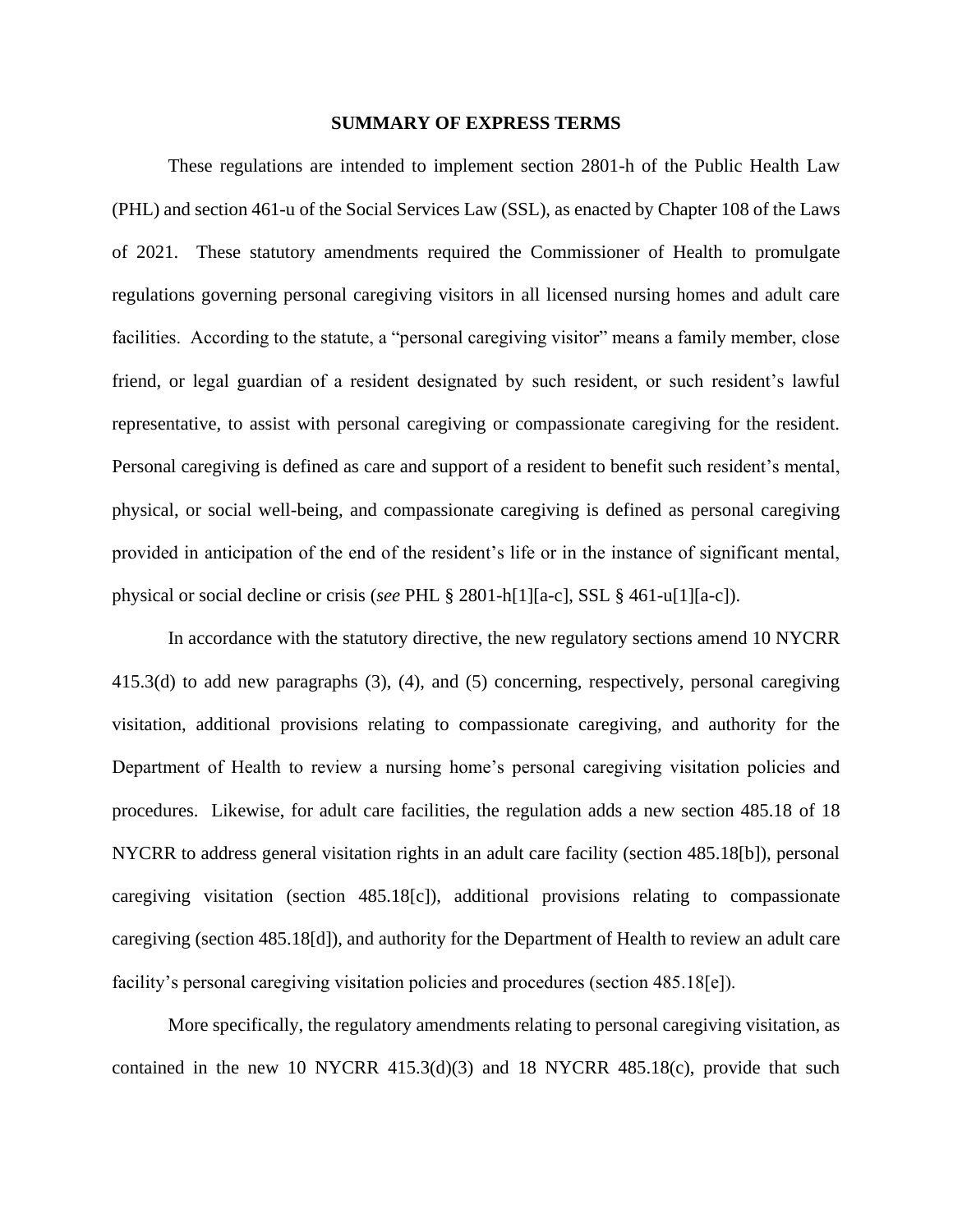visitation shall be permitted in a nursing home and adult care facility during a public health emergency declared under section twenty-four or section twenty-eight of the Executive Law, notwithstanding general visitation restrictions in the facility, and subject to certain limitations, including the need to limit or temporarily suspend personal caregiving visitation due to an increase in local infection rates, temporary inadequate staff capacity, an acute emergency situation such as loss of an essential service, or because the personal caregiving visitor poses a threat to the safety and well-being of the resident or any resident or personnel in the facility. The regulations governing personal caregiving visitation further: (i) set forth procedures for residents or their lawful representatives to designate and change their designation of personal caregiving visitors; (ii) provide that a resident shall be entitled to designate at least two personal caregiving visitors; (iii) require that all personal caregiving visitors follow infection prevention safety protocols required for nursing home and adult care facility staff, such as communicable disease testing, health screenings, and donning appropriate personal protective equipment; and (iv) set forth standards for a facility to determine the maximum frequency and duration of personal caregiving visits and the total number of personal caregiving visitors allowed to visit the facility at any one time.

The new 10 NYCRR 415.3(d)(4) and 18 NYCRR 485.18(d) establish additional provisions for compassionate caregiving provided by personal caregiving visitors. These sections set forth the situations in which a resident is eligible for a compassionate caregiving visitor and the requirements for screening compassionate caregiving visitors prior to their entry into the facility.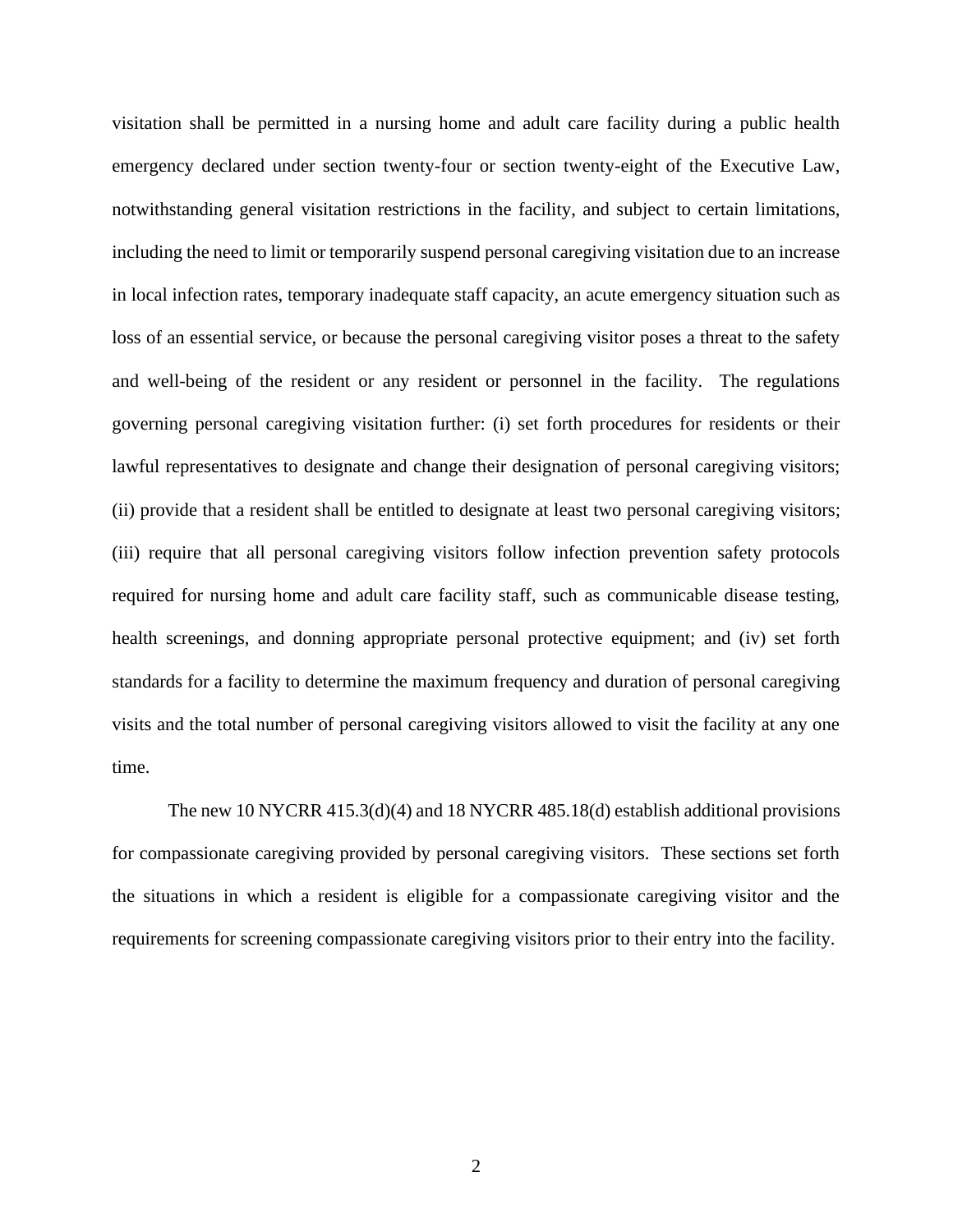Pursuant to the authority vested in the Public Health and Health Planning Council and the Commissioner of Health by section 2801-h and 2803 of the Public Health Law and sections 461, 461-e, and 461-u of the Social Services Law, Section 415.3 of Title 10 of the Official Compilation of Codes, Rules and Regulations of the State of New York (NYCRR) is hereby amended and a new Section 485.18 of Title 18 of the NYCRR is hereby added, to be effective publication of a Notice of Adoption in the New York State Register, to read as follows:

Subparagraph (iv) of paragraph (2) of subdivision (d) of Section 415.3 of 10 NYCRR is amended to read as follows:

(iv) provide immediate access to any resident by the following:

\* \* \*

(f) immediate family or other relatives of the resident, subject to the resident's right to deny or withdraw consent at any time; [and] (g) personal caregiving visitors, as defined in subdivision (1) of section 2801-h of the Public Health Law and pursuant to criteria specified in paragraph (3) of this subdivision, including those providing compassionate caregiving, as defined in subdivision (1) of section 2801-h of the Public Health Law and pursuant to criteria specified in paragraph (4) of this subdivision; and  $[(g)]$  (h) others who are visiting with the consent of the resident, subject to reasonable restrictions and the resident's right to deny or withdraw consent at any time;

Subdivision (d) of Section 415.3 of 10 NYCRR is amended to add new paragraphs (3), (4), and (5) to read as follows:

(3) Personal caregiving visitors.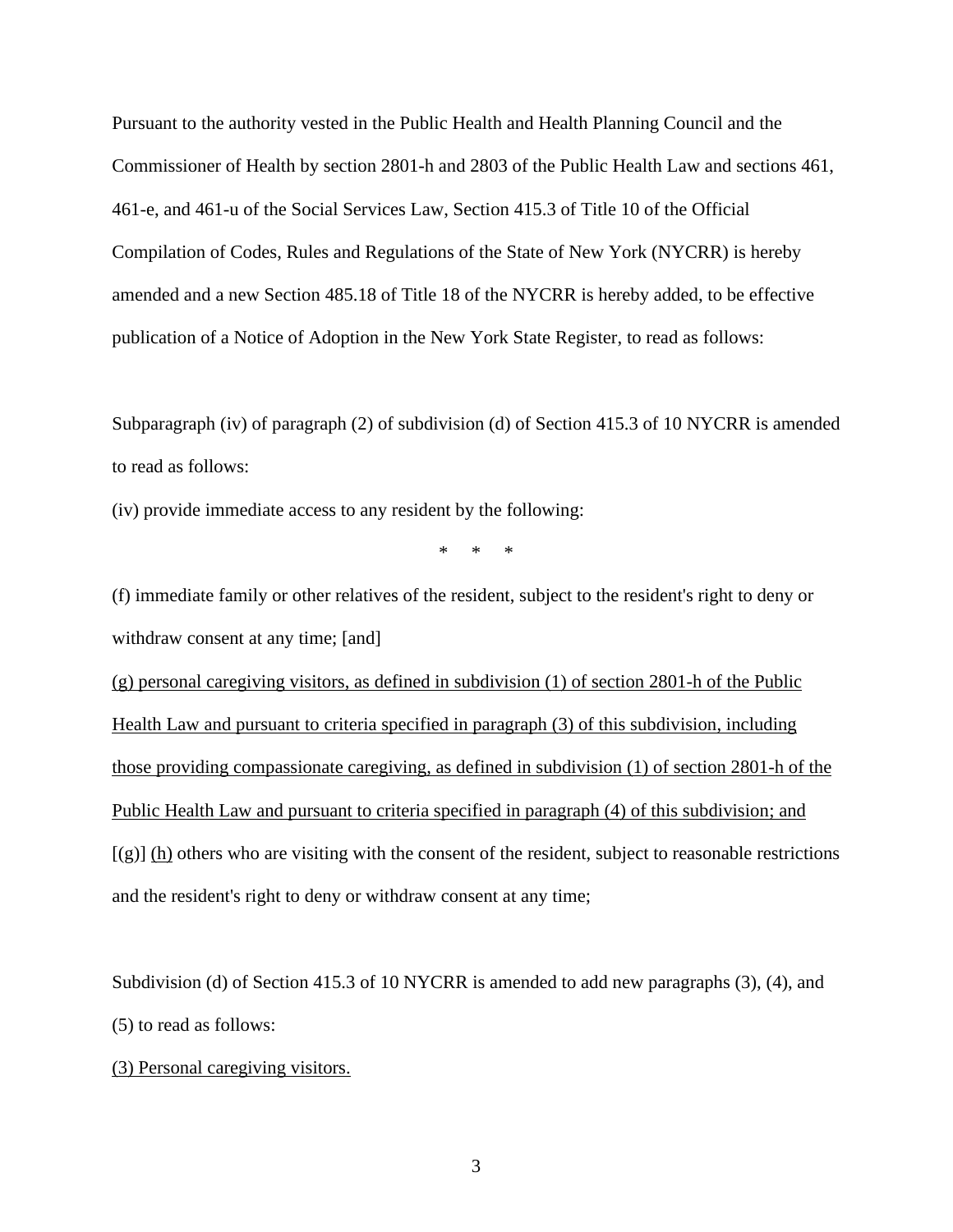(i) During a public health emergency declared under section twenty-four or section twenty-eight of the executive law, the facility must continue to allow residents to access their designated personal caregiving visitors, notwithstanding any restrictions or prohibitions relating to residential health care visitation resulting from the declared public health emergency, subject to the following restrictions:

*(a)* If a facility has reasonable cause to believe that a resident will not benefit from accessing their designated personal caregiving visitors, and such reasoning has been documented in the resident's individualized comprehensive plan of care, a facility may require a health or mental health professional duly licensed or certified in New York State under the Education Law, and who need not be associated with the nursing home, including but not limited to a physician, registered nurse, licensed clinical social worker, psychologist, or psychiatrist, to provide a written statement that the personal caregiving will substantially benefit the resident's quality of life, including a statement from such medical provider that the personal caregiving visitation will enhance the resident's mental, physical, or psychosocial well-being, or any additional criteria evidencing a benefit to quality of life as determined by the Department. Such written statements from the medical provider shall be maintained in the resident's individualized comprehensive plan of care.

*(b)* Notwithstanding any provision of this subparagraph (i), a facility may temporarily suspend or limit personal caregiving visitors to protect the health, safety and welfare of residents if: the declared public health emergency is related to a communicable disease and the Department determines that local infection rates are at a level that presents a serious risk of transmission of such communicable disease within local facilities; the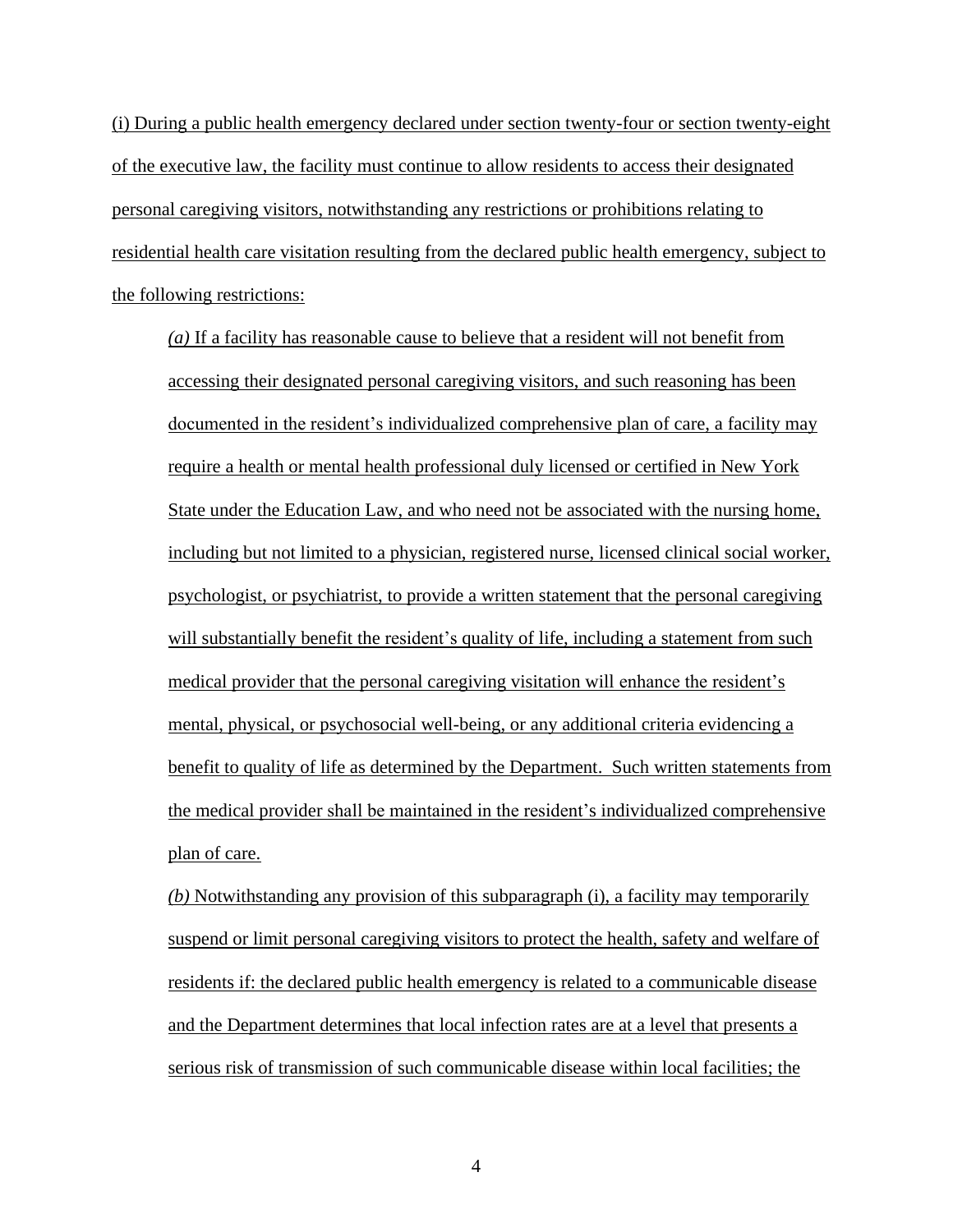facility is experiencing temporary inadequate staffing and has reported such staffing shortage to the Department of Health and any other State or federal agencies as required by law, regulation, or other directive; or an acute emergency situation exists at the facility, including loss of heat, loss of elevator service, or other temporary loss of an essential service. Provided, however, that in the event a facility suspends or limits personal caregiving visitation pursuant to this clause, the facility shall notify residents, all designated personal caregiving visitors, and the applicable Department regional office of such suspension or limitation and the duration thereof within twenty-four hours of implementing the visitation suspension or limitation. Additionally, for each day of the suspension or limitation, the facility shall document the specific reason for the suspension or limitation in their administrative records. The facility shall further provide a means for all residents to engage in remote visitation with their designated personal caregiving visitor(s), including but not limited to phone or video calls, until such time that the suspension or limitation on personal caregiving visitation has ended.

*(c)* Notwithstanding any provision of this subparagraph (i), a facility may prohibit a personal caregiving visitor from entering if the facility has reasonable cause to believe that permitting the personal caregiving visitor to meet with the resident is likely to pose a threat of serious physical, mental, or psychological harm to such resident. In the event the facility determines that denying such personal caregiving visitor access to the resident is in the resident's best interests pursuant to this subparagraph, the facility must document the date of and reason for visitation refusal in the resident's individualized comprehensive plan of care, and on the same date of the refusal the facility shall communicate its decision to the resident and their designated representative. Further, a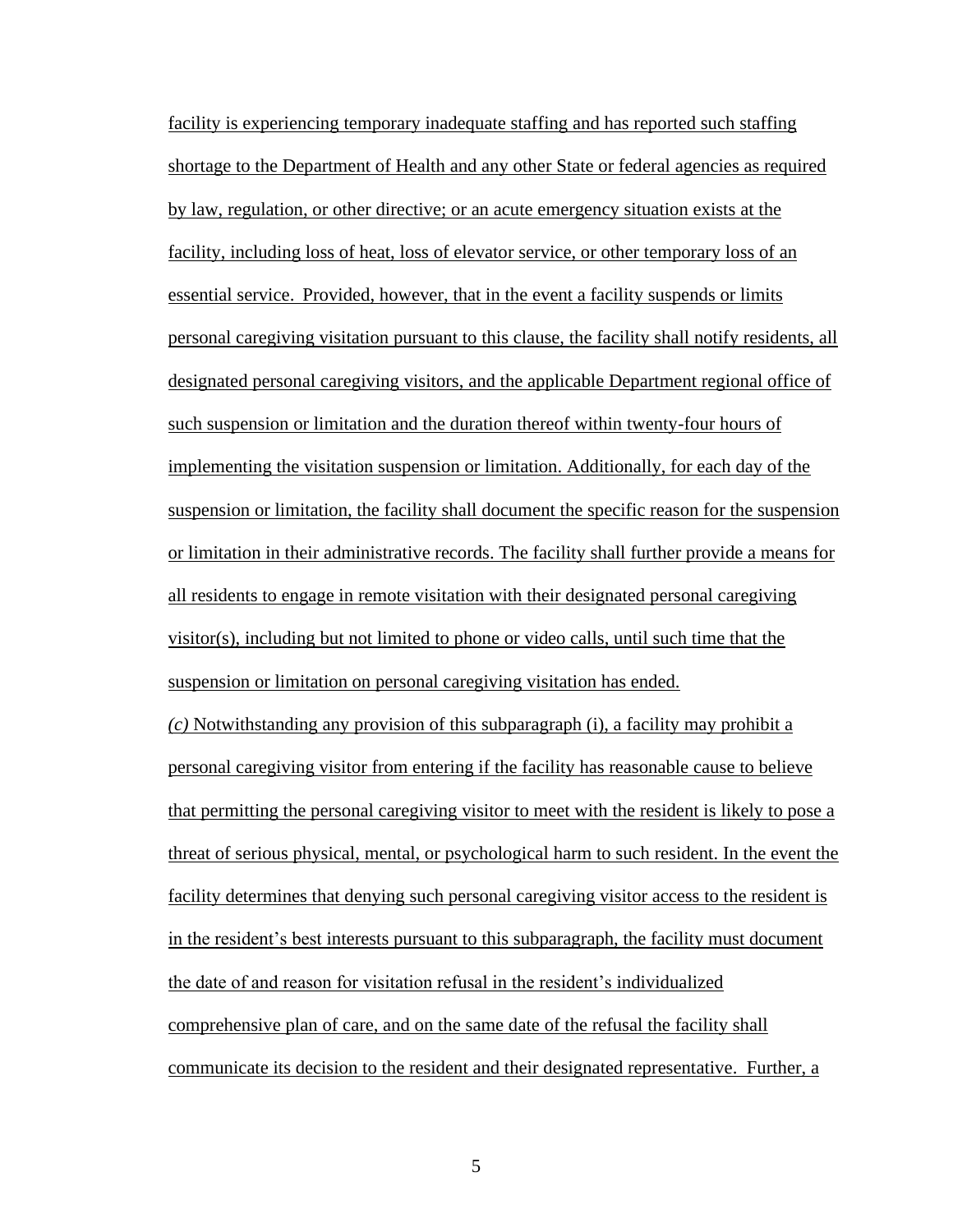facility may refuse access to or remove from the premises any personal caregiving visitor who is causing or reasonably likely to cause physical injury to any facility resident or personnel.

(ii) The facility shall develop written policies and procedures to ask residents, or their designated representatives in the event the resident lacks capacity, at time of admission or readmission, or for existing residents within fourteen days of the effective date of this paragraph, which individuals the resident elects to serve as their personal caregiving visitor during declared public health emergencies. A resident shall be entitled to designate at least two personal caregiving visitors at one time.

(iii) The facility shall maintain a written record of the resident's designated personal caregiving visitors in the resident's individualized comprehensive plan of care, and shall document when personal caregiving and compassionate caregiving is provided in the resident's individualized comprehensive plan of care.

(iv) As part of its ongoing review of a resident's comprehensive plan of care, the facility shall regularly inquire of all current residents, or their designated representative if the resident lacks capacity, whether the facility's current record of designated personal caregiving visitors remains accurate, or whether the resident, or their designated representative if the resident lacks capacity, wishes to make any changes to their personal caregiving visitor designations. The facility shall update the resident's individualized comprehensive plan of care with the date the facility sought updates from the resident and indicate any changes to the resident's personal caregiving visitor designations therein. Such inquiries shall be made no less frequently than quarterly and upon a change in the resident's condition; upon review of a facility's visitation policies and procedures,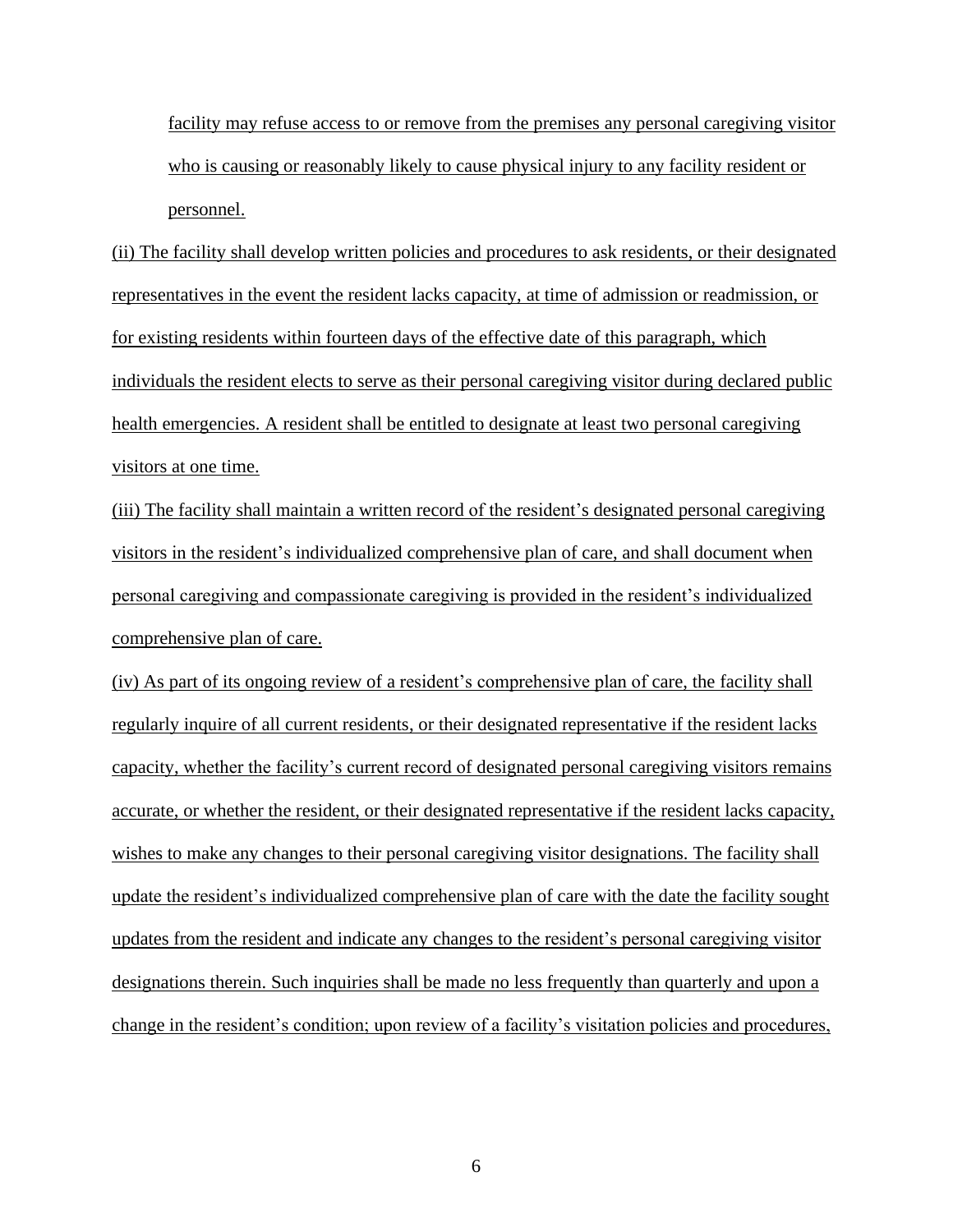the Department may also require the facility inquire of any resident whether the facility's current record of designated personal caregiving visitors remains accurate.

(v) The facility shall require all personal caregiving visitors to adhere to infection control measures established by the facility and consistent with any guidelines from the Department, or in the absence of applicable Department guidance, consistent with long term care facility infection control guidelines from the U.S. Centers for Disease Control and Prevention and the Centers for Medicare and Medicaid Services. Such infection control measures may include, but need not be limited to:

*(a)* testing all personal caregiving visitors for any communicable disease that is the subject of the declared public health emergency, which may include rapid on-site testing or requiring the visitor to present a negative test result dated no more than seven days prior to the visit;

*(b)* checking the personal caregiving visitor's body temperature upon entry to the facility, and denying access to any visitor with a temperature above 100 degrees Fahrenheit; *(c)* conducting health screenings of all personal caregiving visitors upon entry to the facility, including screenings for signs and symptoms of any communicable disease that is the subject of the declared public health emergency or any other communicable disease which is prevalent in the facility's geographic area, and recording the results of such screenings;

*(d)* requiring all personal caregiving visitors to don all necessary personal protective equipment appropriately, and providing such personal protective equipment to all personal caregiving visitors; and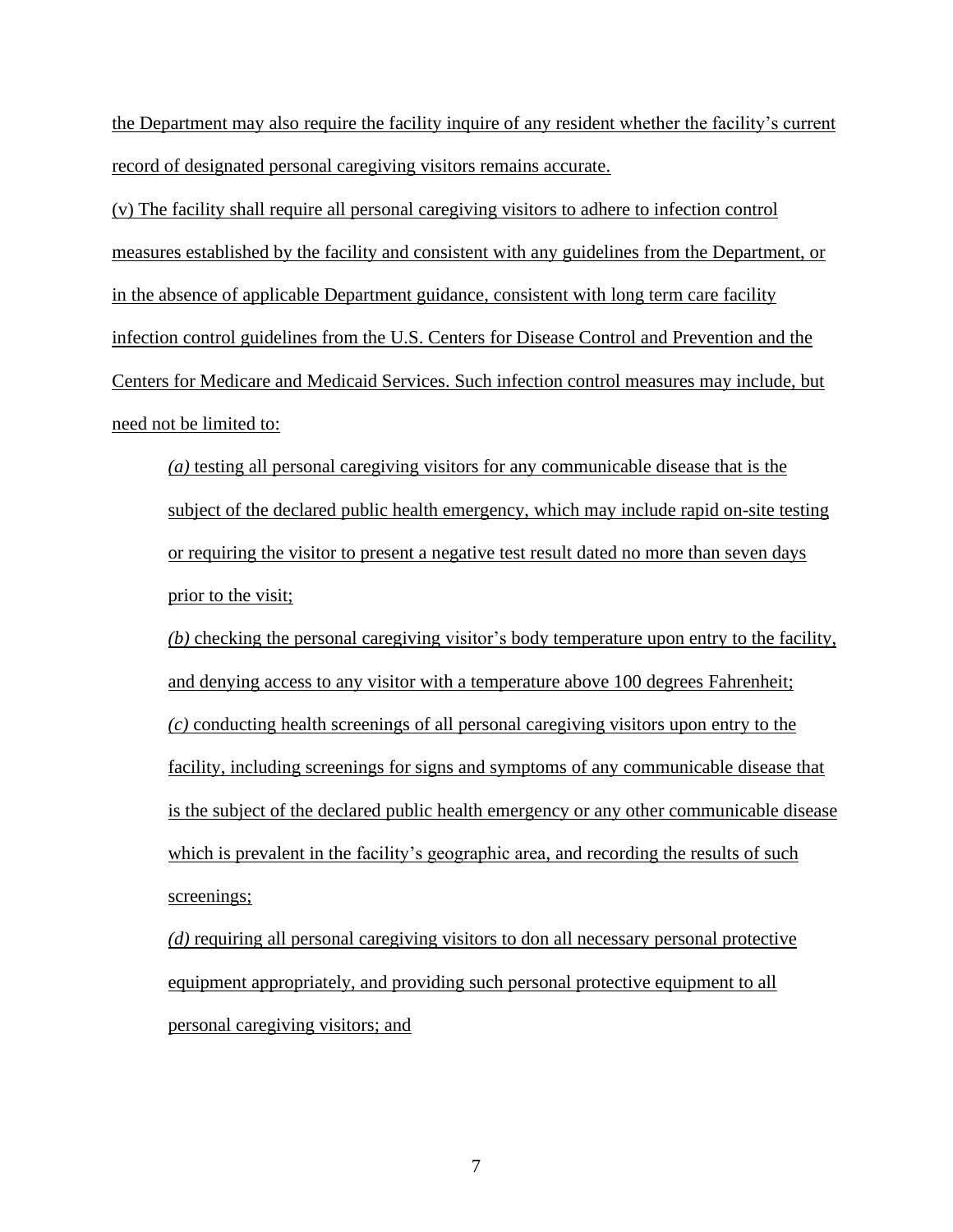*(e)* enforcing social distancing between persons during visitation, including personal caregiving visitation, except as necessary to provide personal caregiving by the personal caregiving visitor for the resident.

(vi) The facility shall establish policies and procedures regarding the frequency and duration of personal caregiving visits and limitations on the total number of personal caregiving visitors allowed to visit the resident and the facility at any one time. Such policies shall not be construed to limit access by other visitors that would otherwise be permitted under state or federal law or regulation. The facility shall ensure its policies and procedures respect resident privacy and take into account visitation protocols in the event a resident occupies a shared room. In establishing frequency and duration limits, the facility policy shall ensure that residents are able to receive their designated personal caregiving visitors for the resident's desired frequency and length of time, and any restrictions on that desired frequency and duration must be:

*(a)* attributable to the resident's clinical or personal care needs;

*(b)* necessary to ensure the resident's roommate has adequate privacy and space to receive their own designated personal caregiving visitors; or

*(c)* because the desired visitation frequency or duration would impair the effective implementation of applicable infection control measures, including social distancing of at least six feet between the visitors and others in the facility, having sufficient staff to effectively screen all personal caregiving visitors and monitor visits to ensure infection control protocols are being followed throughout, and having a sufficient supply of necessary personal protective equipment for all personal caregiving visitors.

(4) Compassionate caregiving.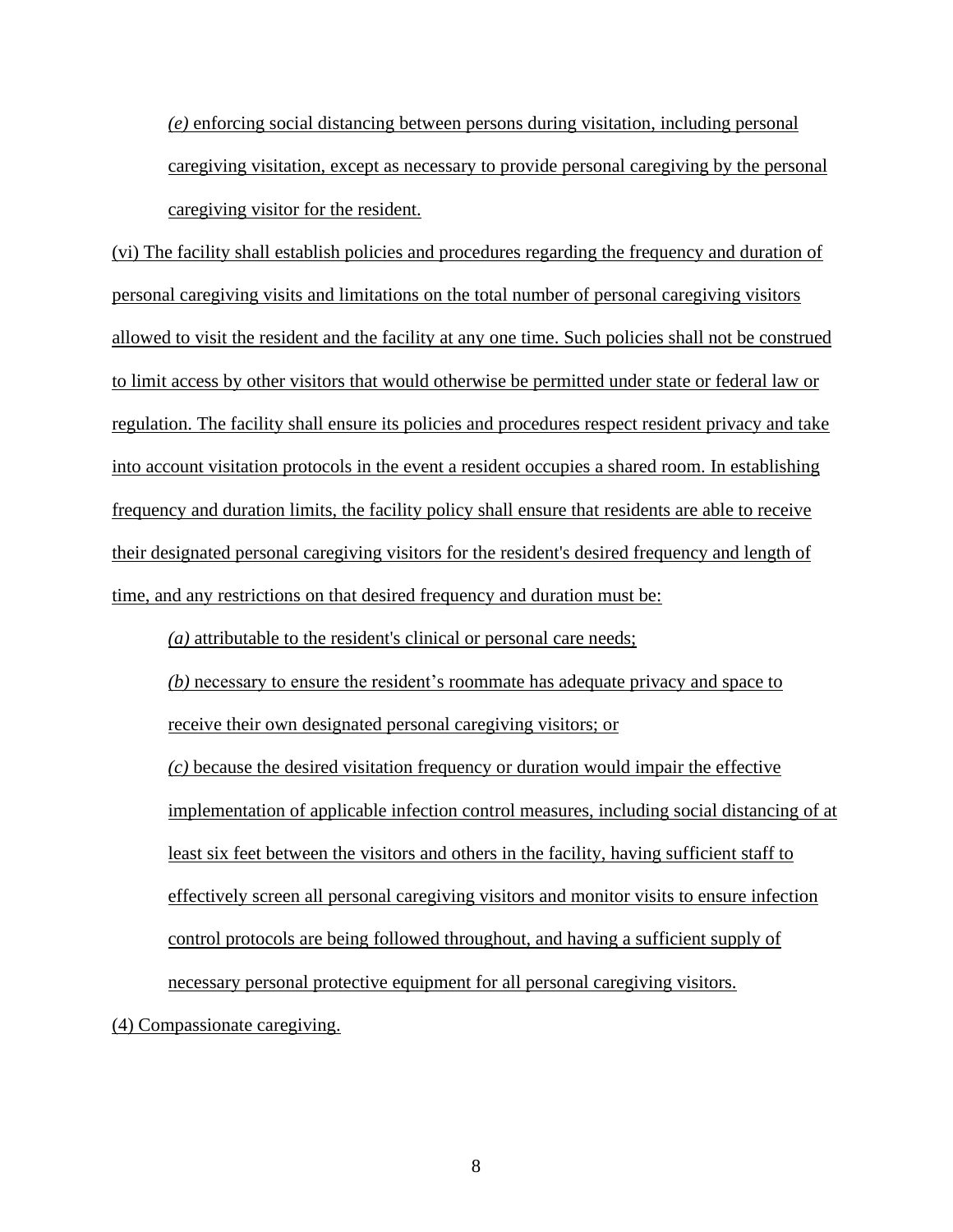(i) In the event a resident experiences a long-term or acute physical, mental, or psychosocial health condition for which, in the opinion of the resident, their representative, or a health care professional (including but not limited to a physician, registered nurse, licensed clinical social worker, psychologist, or psychiatrist), a compassionate caregiving visitor would improve the resident's quality of life, the resident or their representative shall designate at least two compassionate caregiving visitors at one time, and the facility shall record such designation in the resident's individualized comprehensive plan of care. A resident's designated personal caregiving visitors may also provide compassionate caregiving.

(ii) Situations in which a resident is eligible for a compassionate caregiving visitor include but are not limited to the following:

*(a)* end of life;

*(b)* the resident, who was living with their family before recently being admitted to an adult care facility, is struggling with the change in environment and lack of physical family support;

*(c)* the resident is grieving after a friend or family member recently passed away; *(d)* the resident needs cueing and encouragement with eating or drinking, and such cueing was previously provided by family and/or caregiver(s), and the resident is now experiencing weight loss or dehydration; and

*(e)* the resident, who used to talk and interact with others, is experiencing emotional distress, seldom speaking, or crying more frequently (when the resident had rarely cried in the past).

(iii) Compassionate caregiving visitation shall be permitted at all times, regardless of any general visitation restrictions or personal caregiving visitation restrictions in effect in the facility.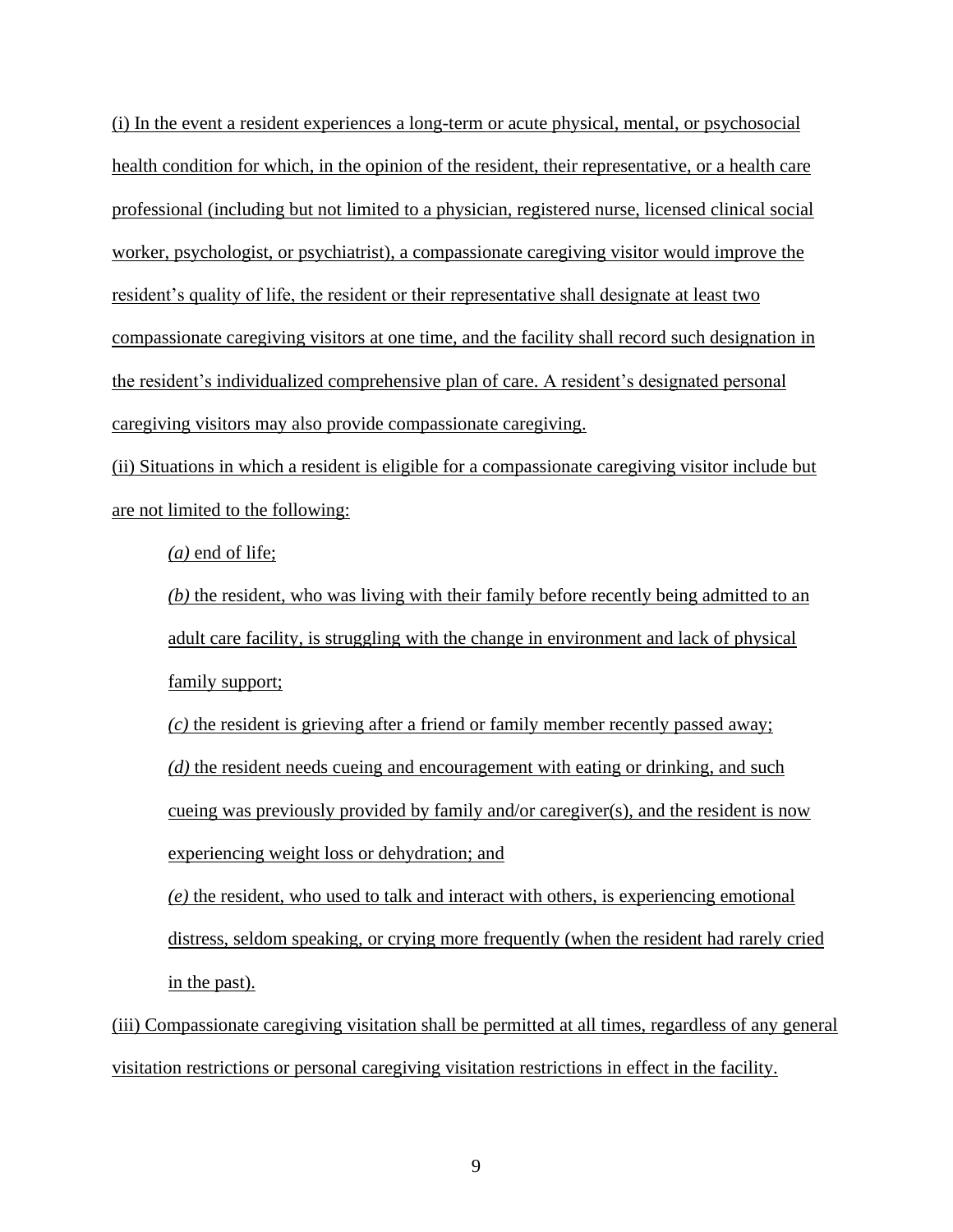Provided, however, that the facility shall require compassionate caregiving visitors to be screened for communicable diseases prior to entering the facility and visits must be conducted using appropriate social distancing between the resident and visitor if applicable based on guidance from the Department or the U.S. Centers for Disease Control and Prevention; if, however, personal contact would be beneficial for the resident's mental or psychosocial wellbeing, the facility shall establish policies and procedures to ensure that such necessary physical contact follows appropriate infection prevention guidelines, including the visitor's use of personal protective equipment and adhering to hand hygiene protocols before and after resident contact, and that the physical contact is limited in duration.

(5) The Department shall have discretion to review and require modifications to a facility's personal caregiving visitation and compassionate caregiving visitation policies and procedures to ensure conformity with paragraphs (3) and (4) of this subdivision and any applicable visitation guidelines issued by the Department or the Centers for Medicare and Medicaid Services.

A new Section 485.18 of 18 NYCRR, titled Personal and Compassionate Caregiving Visitation, is added to read as follows:

(a) This section shall apply to all adult care facilities, including every adult care facility regulated pursuant to Parts 487, 488 and 490 of this Title and Part 1001 of Title 10 of the NYCRR. (b) Subject to the resident's right to deny or withdraw consent at any time, all adult care facilities must provide immediate access to any resident of visitors of their choice, including but not limited to immediate family or other relatives of the resident and any others who are visiting with the consent of the resident. Provided, however, that the facility may establish policies and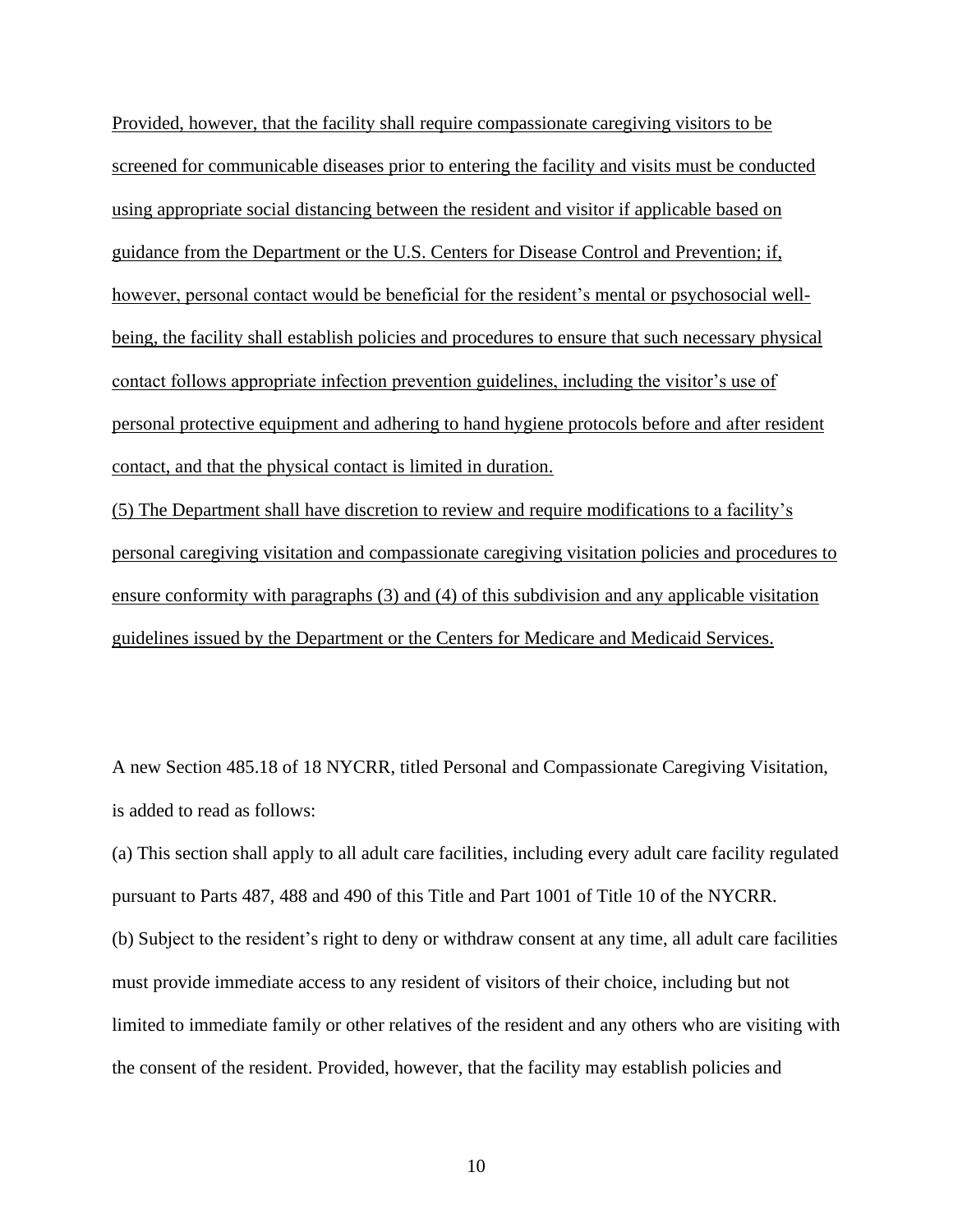procedures to establish reasonable restrictions on such visitation, including but not limited to: setting forth visitation hours; denying access to any visitor suffering from a communicable disease; terminating visitation with any visitor causing a threat to the health or safety of any resident; and setting a cap on the number of visitors allowed in the facility at any one time. Any such restrictions or limitations on visitation shall be communicated in writing to residents. (c) Personal caregiving visitors.

(1) During a public health emergency declared under section twenty-four or section twenty-eight of the executive law, the facility must continue to allow residents to access their designated personal caregiving visitors, as defined in subdivision (1) of section 2801-h of the Public Health Law, notwithstanding any restrictions or prohibitions relating to residential health care facility visitation resulting from the declared public health emergency, subject to the following restrictions:

(i) If a facility has reasonable cause to believe that a resident will not benefit from accessing their designated personal caregiving visitors, and such reasoning has been documented in the resident's case management record, a facility may require a health or mental health professional duly licensed or certified in New York State under the Education Law, and who is not associated with the facility, including but not limited to a physician, registered nurse, licensed clinical social worker, psychologist, or psychiatrist, to provide a written statement that the personal caregiving will substantially benefit the resident's quality of life, including a statement from such medical provider that the personal caregiving visitation will enhance the resident's mental, physical, or psychosocial well-being, or any additional criteria evidencing a benefit to quality of life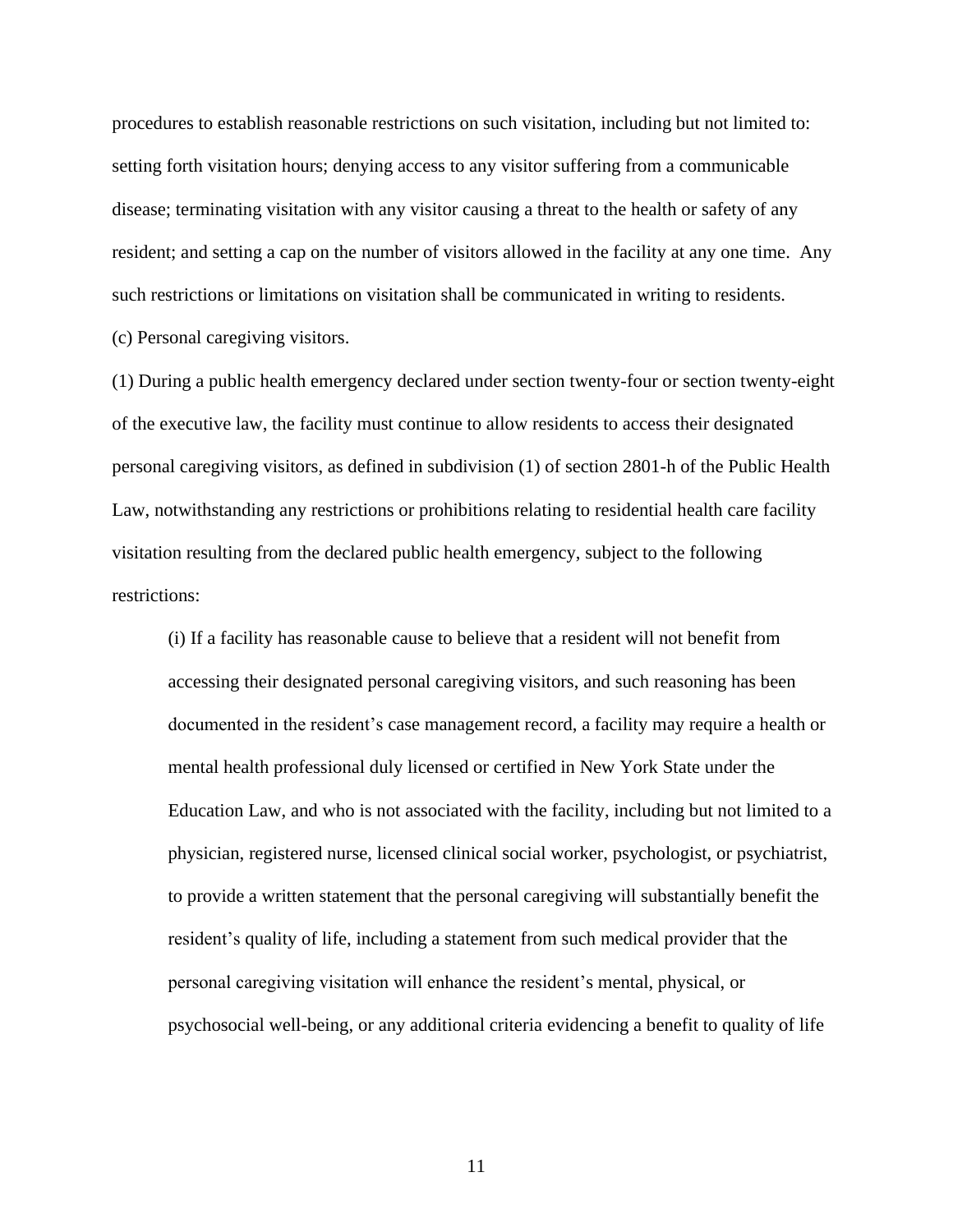as determined by the Department. Such written statements shall be maintained in the resident's case management record.

(ii) Notwithstanding any provision of this paragraph, a facility may temporarily suspend or limit personal caregiving visitors to protect the health, safety and welfare of residents, if: the declared public health emergency is related to a communicable disease and the Department determines that local infection rates are at a level that presents a serious risk of transmission of such communicable disease within local facilities; the facility is experiencing temporary inadequate staffing and has reported such staffing shortage to the Department of Health any other State or federal agencies as required by law, regulation, or other directive; or an acute emergency situation exists at the facility, including loss of heat, loss of elevator service, or other temporary loss of an essential service. Provided, however, that in the event a facility suspends or limits personal caregiving visitation pursuant to this subparagraph, the facility shall notify residents, all designated personal caregiving visitors, and the applicable Department regional office of such suspension or limitation and the duration thereof within twenty-four hours of implementing the visitation suspension or limitation. Additionally, for each day of the suspension or limitation, the facility shall document the specific reason for the suspension or limitation in their administrative records. The facility shall further provide a means for all residents to engage in remote visitation with their designated personal caregiving visitor(s), including but not limited to phone or video calls, until such time that the suspension or limitation on personal caregiving visitation has ended.

(iii) Notwithstanding any provision of this paragraph, a facility may also prohibit a personal caregiving visitor from entering if the facility has reasonable cause to believe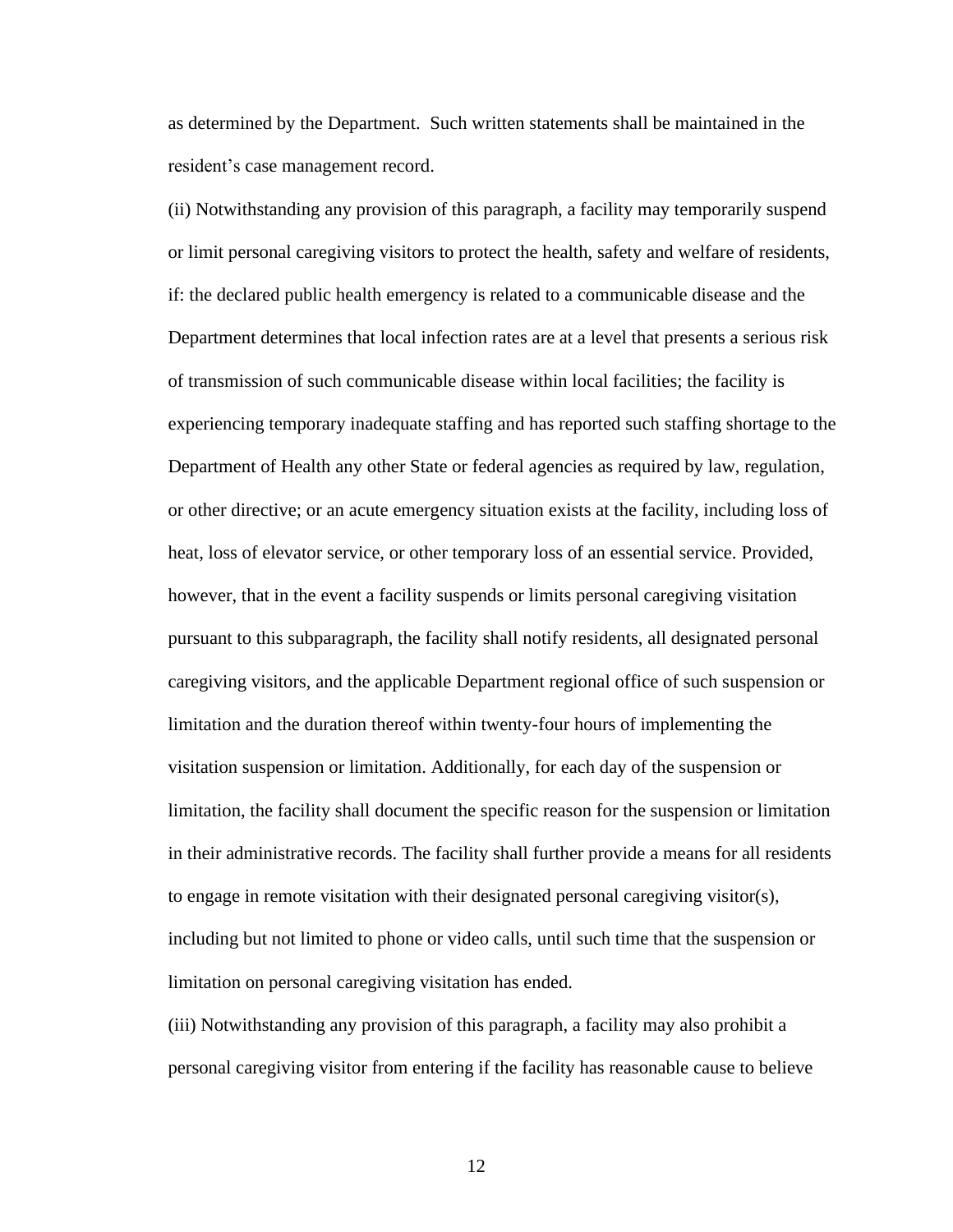that permitting the personal caregiving visitor to meet with the resident is likely to pose a threat of serious physical, mental, or psychological harm to such resident. In the event the facility determines that denying such personal caregiving visitor access to the resident is in the resident's best interests pursuant to this subparagraph, the facility must document the date of and reason for visitation refusal in the resident's case management record, and on the same date of the refusal the facility shall communicate its decision to the resident and their designated representative. Further, a facility may refuse access to or remove from the premises any personal caregiving visitor who is causing or reasonably likely to cause physical injury to any facility resident or personnel.

(2) The facility shall develop written policies and procedures to ask residents, or their designated representatives in the event the resident lacks capacity, at time of admission or readmission, or for existing residents within fourteen days of the effective date of this paragraph, which individuals the resident elects to serve as their personal caregiving visitor during declared local or state health emergencies. A resident shall be entitled to designate at least two personal caregiving visitors at one time.

(3) The facility shall maintain a written record of the resident's designated personal caregiving visitors in the resident's case management record, and shall document when personal caregiving and compassionate caregiving is provided in the case management record.

(4) As part of its ongoing review of a resident's case management needs, the facility shall regularly inquire of all current residents, or their designated representative if the resident lacks capacity, whether the facility's current record of designated personal caregiving visitors remains accurate, or whether the resident, or their designated representative if the resident lacks capacity, wishes to make any changes to their personal caregiving visitor designations. The facility shall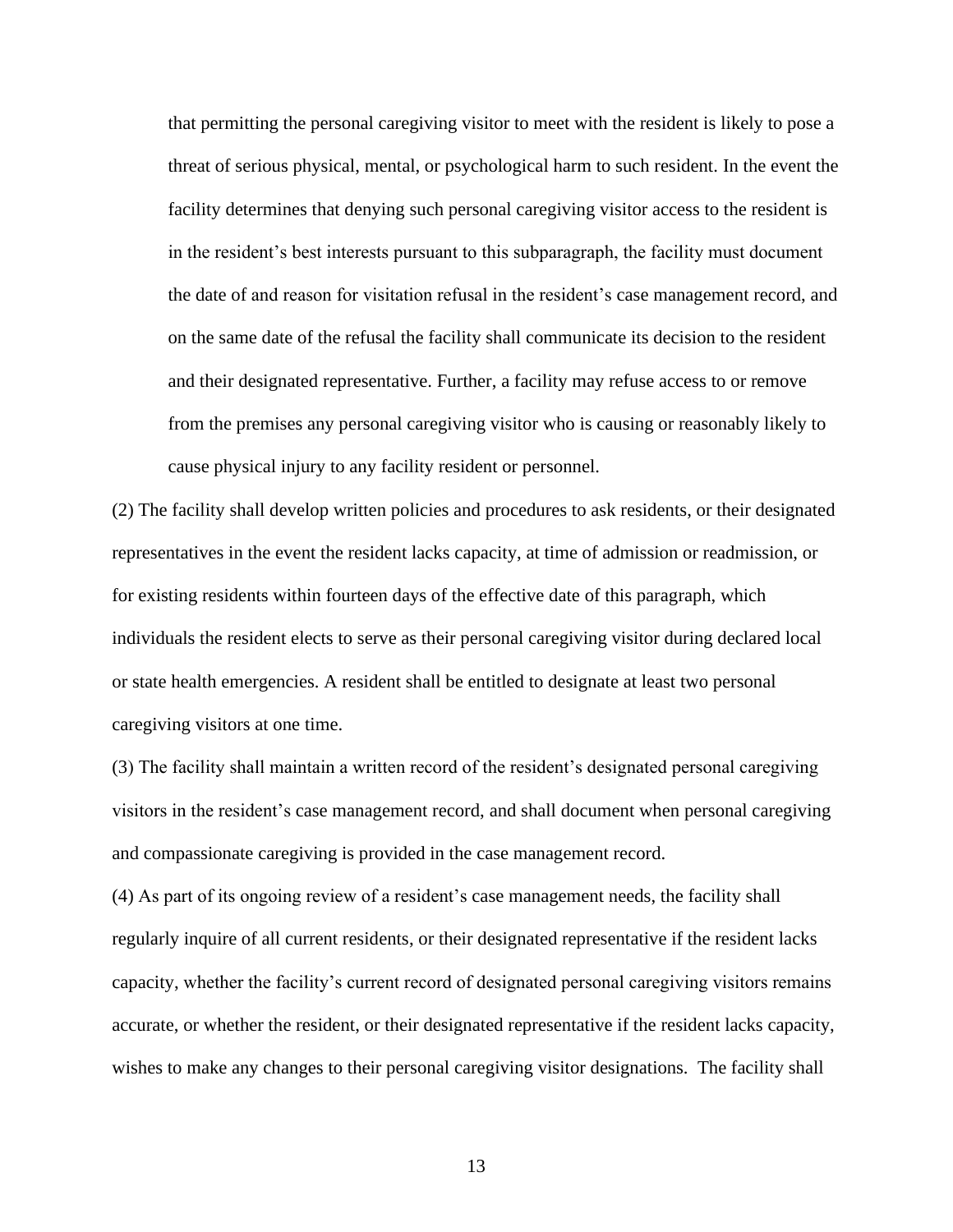update the resident's case management record with the date the facility sought updates from the resident and indicate any changes to the resident's personal caregiving visitor designations therein. Such inquiries shall be made no less frequently than every six months and upon a change in the resident's condition; upon review of a facility's visitation policies and procedures, the Department may also require the facility inquire of any resident whether the facility's current record of designated personal caregiving visitors remains accurate.

(5) The facility shall require all personal caregiving visitors to adhere to infection control measures established by the facility and consistent with any guidelines from the Department, or in the absence of applicable Department guidance, consistent with long term care facility infection control guidelines from the U.S. Centers for Disease Control and Prevention. Such infection control measures may include, but need not be limited to:

(i) testing all personal caregiving visitors for any communicable disease that is the subject of the declared public health emergency, which may include rapid on-site testing or requiring the visitor to present a negative test result from no more than seven days prior to the visit;

(ii) checking the personal caregiving visitor's body temperature upon entry to the facility, and denying access to any visitor with a temperature above 100 degrees Fahrenheit; (iii) conducting health screenings of all personal caregiving visitors upon entry to the facility, including screenings for signs and symptoms of any communicable disease that is the subject of the declared public health emergency or any other communicable disease which is prevalent in the facility's geographic area, and recording the results of such screenings;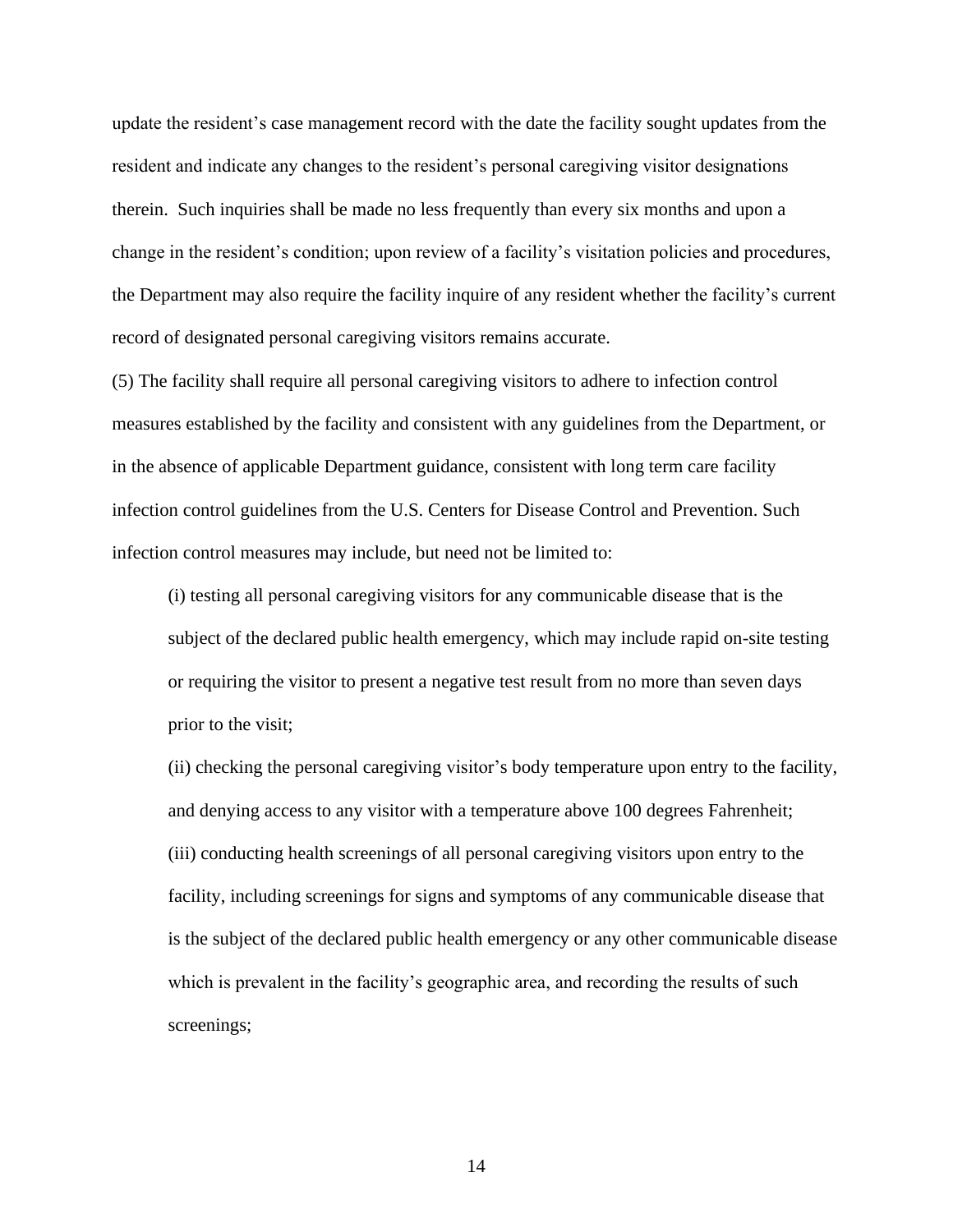(iv) requiring all personal caregiving visitors to don all necessary personal protective equipment appropriately, and providing such personal protective equipment to all personal caregiving visitors; and

(v) enforcing social distancing between persons during visitation, including personal caregiving visitation, except as necessary to provide personal caregiving by the personal caregiving visitor for the resident.

(6) The facility shall establish policies and procedures regarding the frequency and duration of personal caregiving visits and limitations on the total number of personal caregiving visitors allowed to visit the resident and the facility at any one time. Such policies shall not be construed to limit access by other visitors that would otherwise be permitted under state or federal law or regulation. The facility shall ensure its policies and procedures respect resident privacy and take into account visitation protocols in the event a resident occupies a shared room. In establishing frequency and duration limits, the facility policy shall ensure that residents are able to receive their designated personal caregiving visitors for the resident's desired frequency and length of time, and any restrictions on that desired frequency and duration must be:

(i) attributable to the resident's clinical or personal care needs;

(ii) necessary to ensure the resident's roommate has adequate privacy and space to receive their own designated personal caregiving visitors; or

(iii) because the desired visitation frequency or duration would impair the effective implementation of applicable infection control measures, including social distancing of at least six feet between the visitors and others in the facility, having sufficient staff to effectively screen all personal caregiving visitors and monitor visits to ensure infection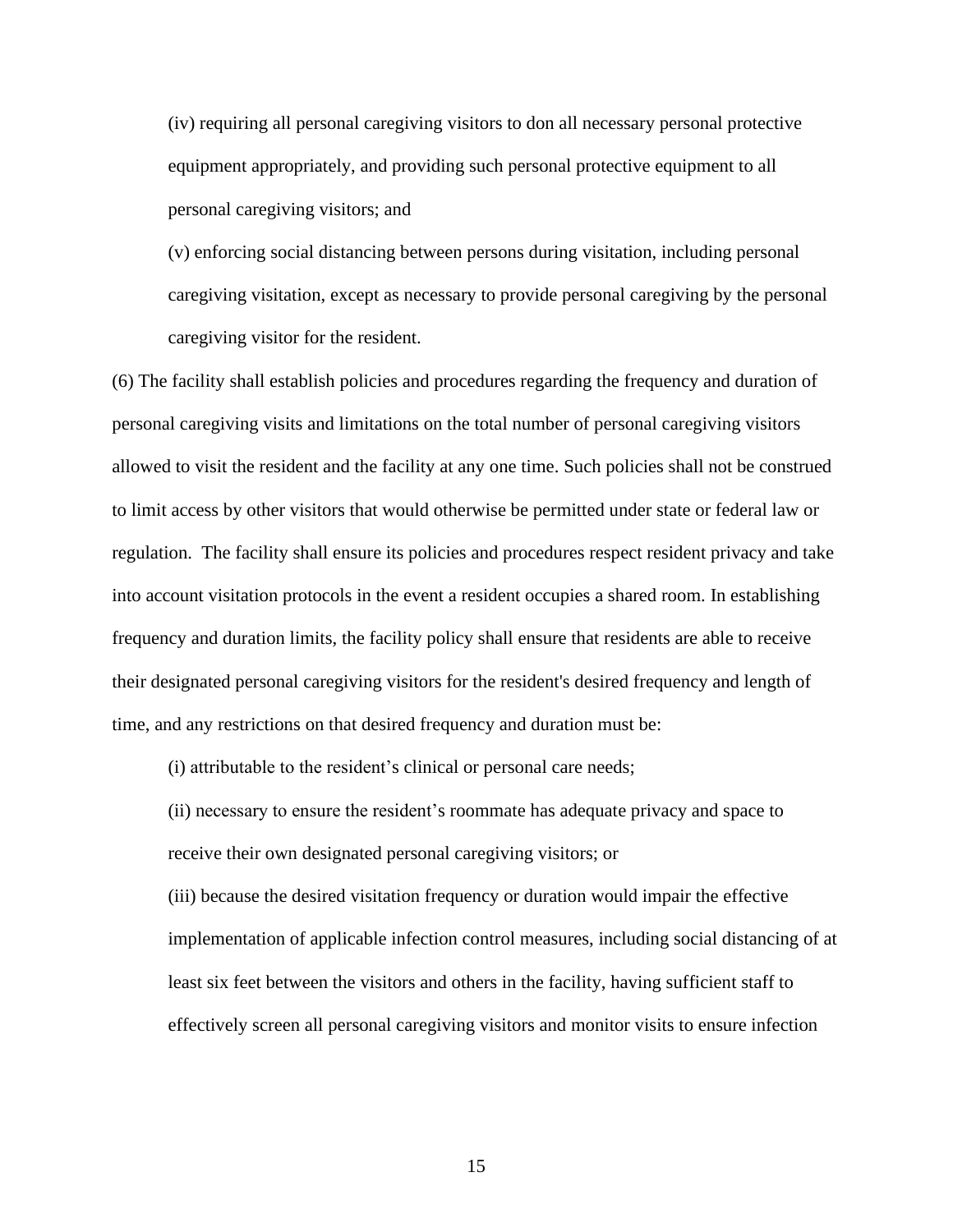control protocols are being followed throughout, and having a sufficient supply of necessary personal protective equipment for all personal caregiving visitors.

(d) Compassionate caregiving.

(1) In the event a resident experiences a long-term or acute physical, mental, or psychosocial health condition for which, in the opinion of the resident, their representative, or a health care professional (including but not limited to a physician, registered nurse, licensed clinical social worker, psychologist, or psychiatrist), a compassionate caregiving visitor would improve the resident's quality of life, the resident or their representative shall designate at least two compassionate caregiving visitors at one time, and the facility shall record such designation in the resident's case management record. A resident's designated personal caregiving visitors may also provide compassionate caregiving.

(2) Situations in which a resident is eligible for a compassionate caregiving visitor include but are not limited to the following:

(i) end of life;

(ii) the resident, who was living with their family before recently being admitted to an adult care facility, is struggling with the change in environment and lack of physical family support;

(iii) the resident is grieving after a friend or family member recently passed away; (iv) the resident needs cueing and encouragement with eating or drinking, and such cueing was previously provided by family and/or caregiver(s), and the resident is now experiencing weight loss or dehydration; and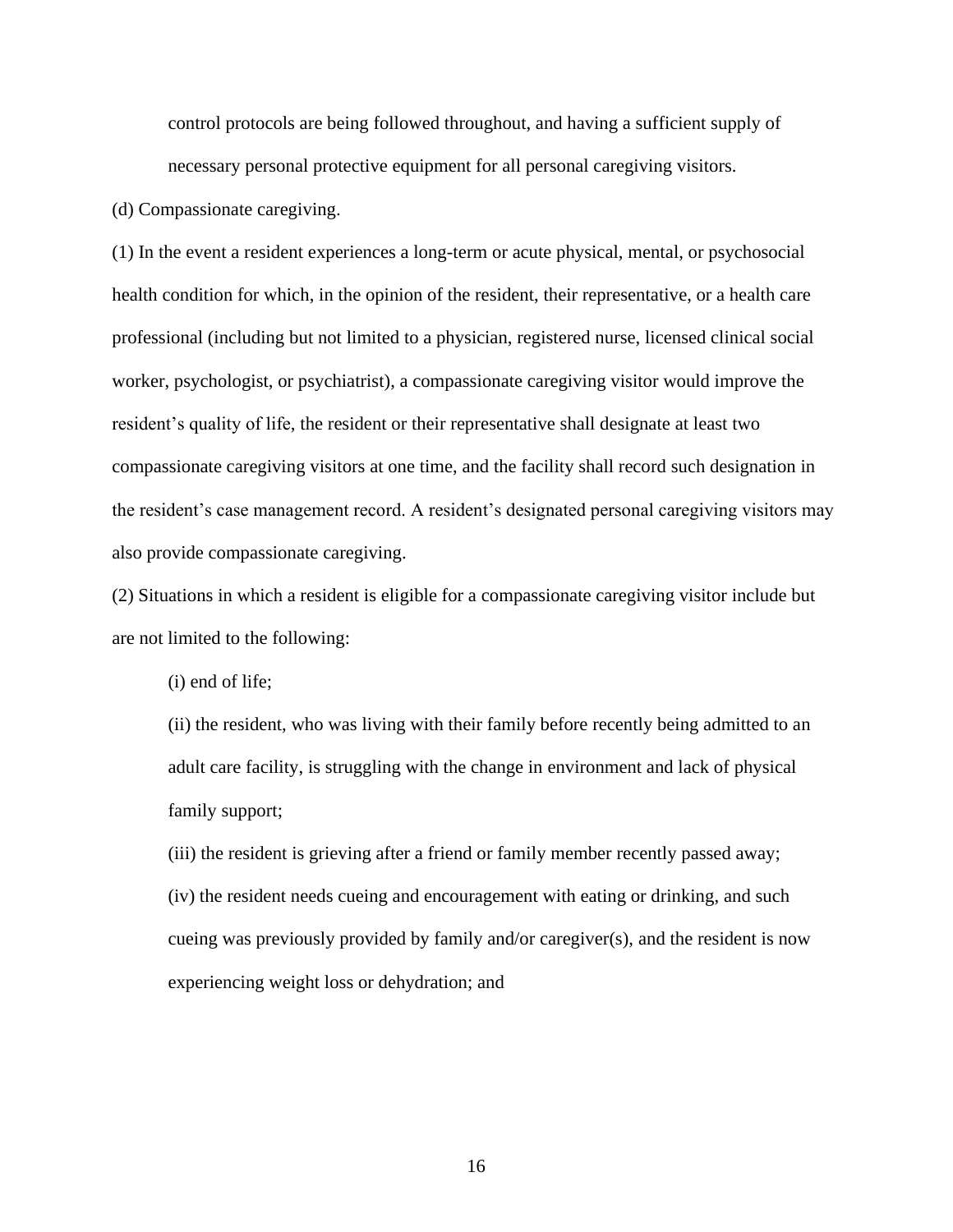(v) the resident, who used to talk and interact with others, is experiencing emotional distress, seldom speaking, or crying more frequently (when the resident had rarely cried in the past).

(3) Compassionate caregiving visitation shall be permitted at all times, regardless of any general visitation restrictions or personal caregiving visitation restrictions in effect in the facility. Provided, however, that the facility shall require compassionate caregiving visitors to be screened for communicable diseases prior to entering the facility and visits must be conducted using appropriate social distancing between the resident and visitor if applicable based on guidance from the Department or the U.S. Centers for Disease Control and Prevention; if, however, personal contact would be beneficial for the resident's well-being, the facility shall establish policies and procedures to ensure such physical contact follows appropriate infection prevention guidelines, including the visitor's use of personal protective equipment and adhering to hand hygiene protocols before and after resident contact, and that physical contact is limited in duration.

(e) The Department shall have discretion to review and require modifications to a facility's personal caregiving visitation and compassionate caregiving visitation policies and procedures to ensure conformity with subdivisions (c) and (d) of this section and any applicable visitation guidelines issued by the Department or the Centers for Medicare and Medicaid Services.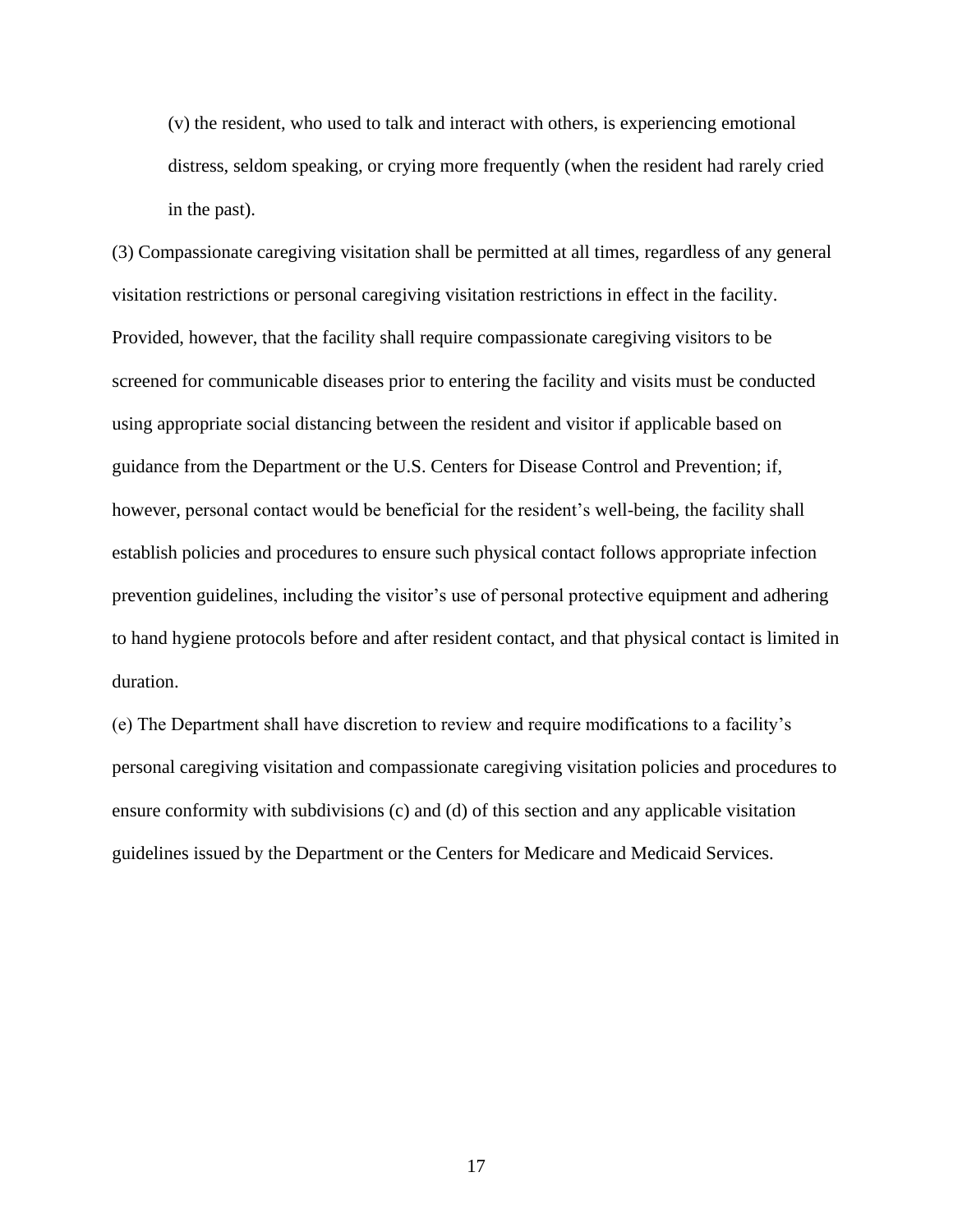#### **REGULATORY IMPACT STATEMENT**

#### **Statutory Authority:**

The statutory authority is provided under sections 2801-h and 2803 of the Public Health Law (PHL) and sections 461, 461-e, and 461-u of the Social Services Law (SSL).

PHL § 2801-h and SSL § 461-u specifically authorize the New York State Department of Health (Department) to promulgate regulations relating to personal caregiving visitors and compassionate caregiving visitors in nursing homes and adult care facilities (ACFs).

SSL § 461 requires the Department to promulgate regulations establishing general standards applicable to ACFs. SSL § 461-e authorizes the Department to promulgate regulations to require ACFs to maintain certain records with respect to the facilities' residents and the operation of the facility.

#### **Legislative Objectives:**

The legislative objective of PHL § 2801-h and SSL § 461-u is to ensure residents' rights to visitation are respected by allowing residents of nursing homes and ACFs to have access to their designated personal caregiving visitors and compassionate caregiving visitors during a declared State or local public health emergency. Further, the legislative objective of SSL § 461 is to promote the health and well-being of residents of ACFs.

# **Needs and Benefits:**

These regulations are necessary pursuant to the statutory directives in PHL § 2801-h and SSL § 461-u, which direct the Commissioner of Health to promulgate regulations governing personal caregiving visitation and compassionate caregiving visitation in nursing homes and ACFs during a declared State or local public health emergency.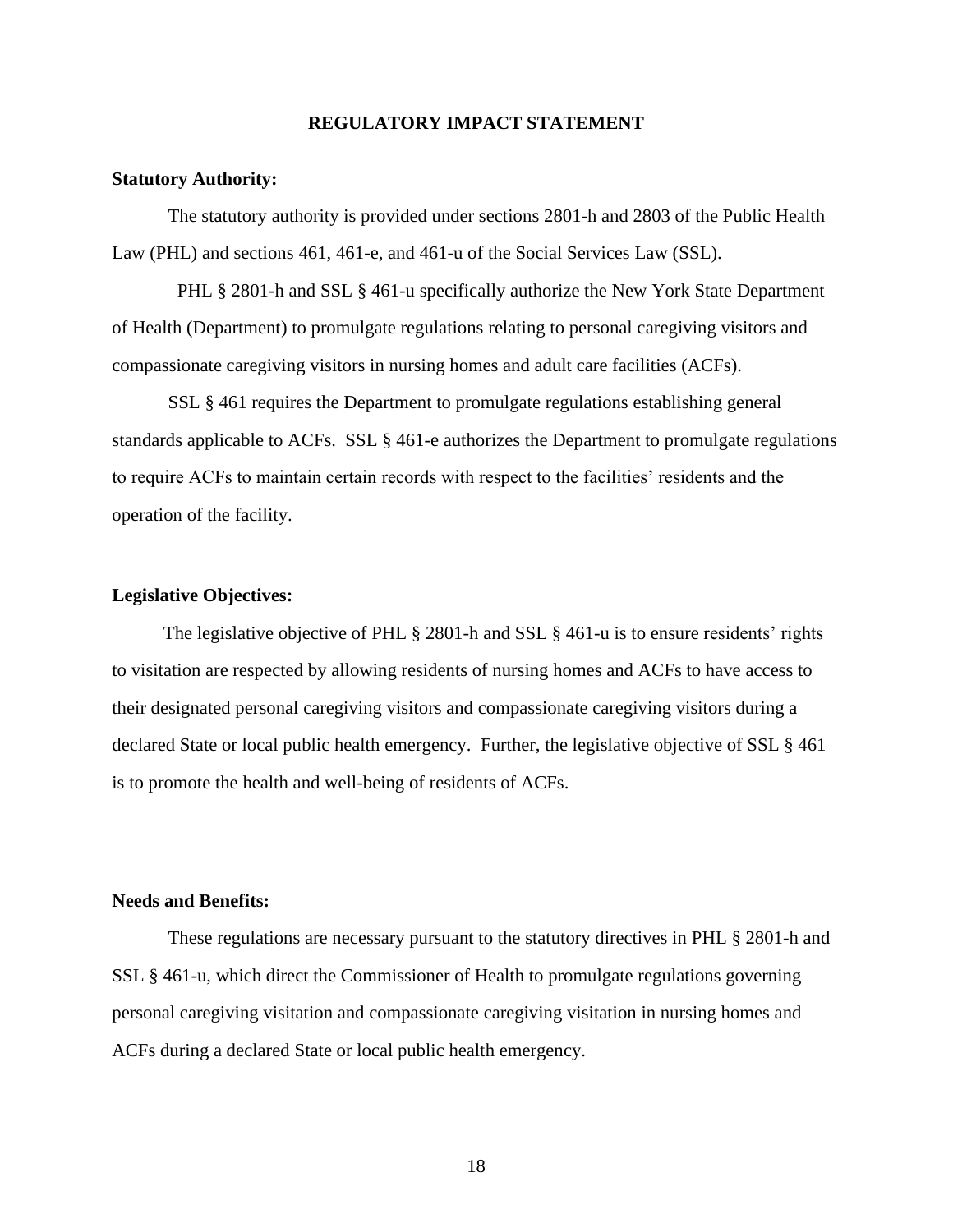These regulations are beneficial insofar as they will provide clarity to facility operators and administrators, residents, and their family members regarding whether certain visitors are permitted to access a nursing home or ACF during a declared local or State health emergency, notwithstanding any visitation restrictions currently in effect within the facility.

## **COSTS:**

#### **Costs to Regulated Parties:**

There are no anticipated costs to regulated parties. The regulations require facilities to establish policies and procedures regarding personal caregiving visitation and compassionate caregiving visitation that comply with these regulations and the governing statutes, PHL § 2801 h and SSL § 461-u. Insofar as facilities are obligated to establish policies and procedures for other facility operations, this responsibility should be managed using existing resources.

#### **Costs to Local and State Governments:**

 There are no anticipated costs to any regulated parties, including nursing homes and ACFs operated by a local or State government.

#### **Costs to the Department of Health:**

 This regulation will not result in any additional operational costs to the Department of Health. Any increased surveillance and enforcement activities relating to this regulation will be handled with existing resources.

# **Paperwork:**

 This regulation requires facilities to develop and maintain visitation policies relating to personal caregiving visitation and compassionate caregiving visitation. However, this requirement is expected to be of minimal burden to facilities, which are currently obligated to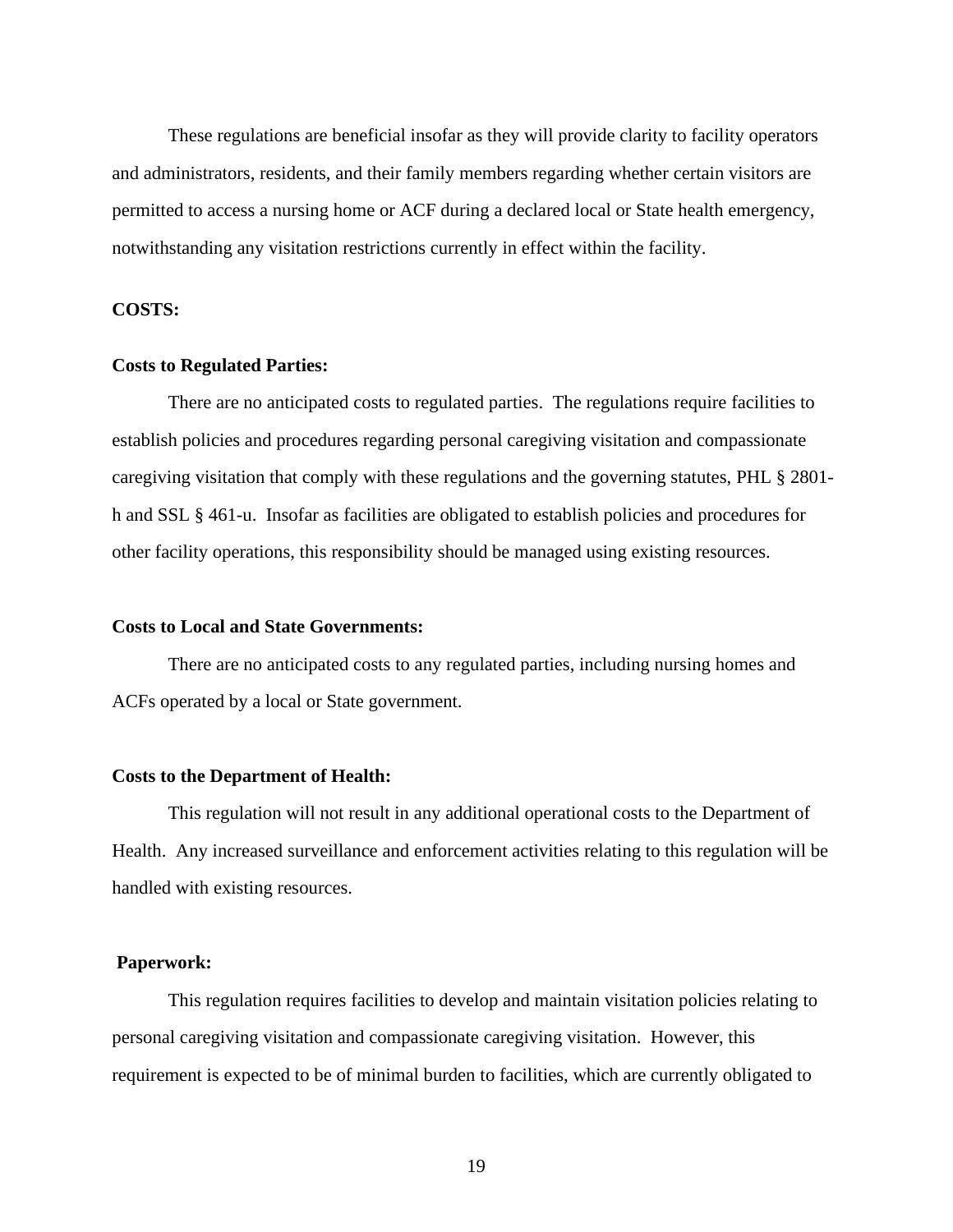develop and maintain other policies and procedures relating to facility operations, and the requirements for such visitation policies and procedures are thoroughly detailed in these regulations and the governing statutes, PHL § 2801-h and SSL § 461-u.

## **Local Government Mandates:**

 Nursing homes and ACFs operated by local governments will be affected and will be subject to the same requirements as any other nursing home licensed under PHL Article 28 or ACF licensed under SSL Article 7, Title 2. Currently, there are 21 nursing homes operated by local governments (counties and municipalities) and 6 nursing homes operated by the State. Additionally, there are currently two adult care facilities operated by county governments.

# **Duplication:**

These regulations do not duplicate any State or federal rules.

# **Alternatives:**

 There are no viable alternatives. The alternative of not issuing these regulations was rejected given the statutory directive to promulgate these regulations, pursuant to PHL § 2801-h and SSL § 461-u.

## **Federal Standards:**

The federal Centers for Medicare & Medicaid Services (CMS) has issued visitation guidance applicable to Medicaid- and Medicare-enrolled nursing homes, titled "Nursing Home Visitation - COVID-19 (REVISED)" (QSO-20-39-NH), revised November 12, 2021. This visitation guidance discusses general visitation in nursing homes including compassionate care visitation. The Department has reviewed this CMS guidance and finds that the proposed regulations are consistent with the CMS guidance insofar as they both relate to compassionate care visitation in nursing homes. No other federal standards apply.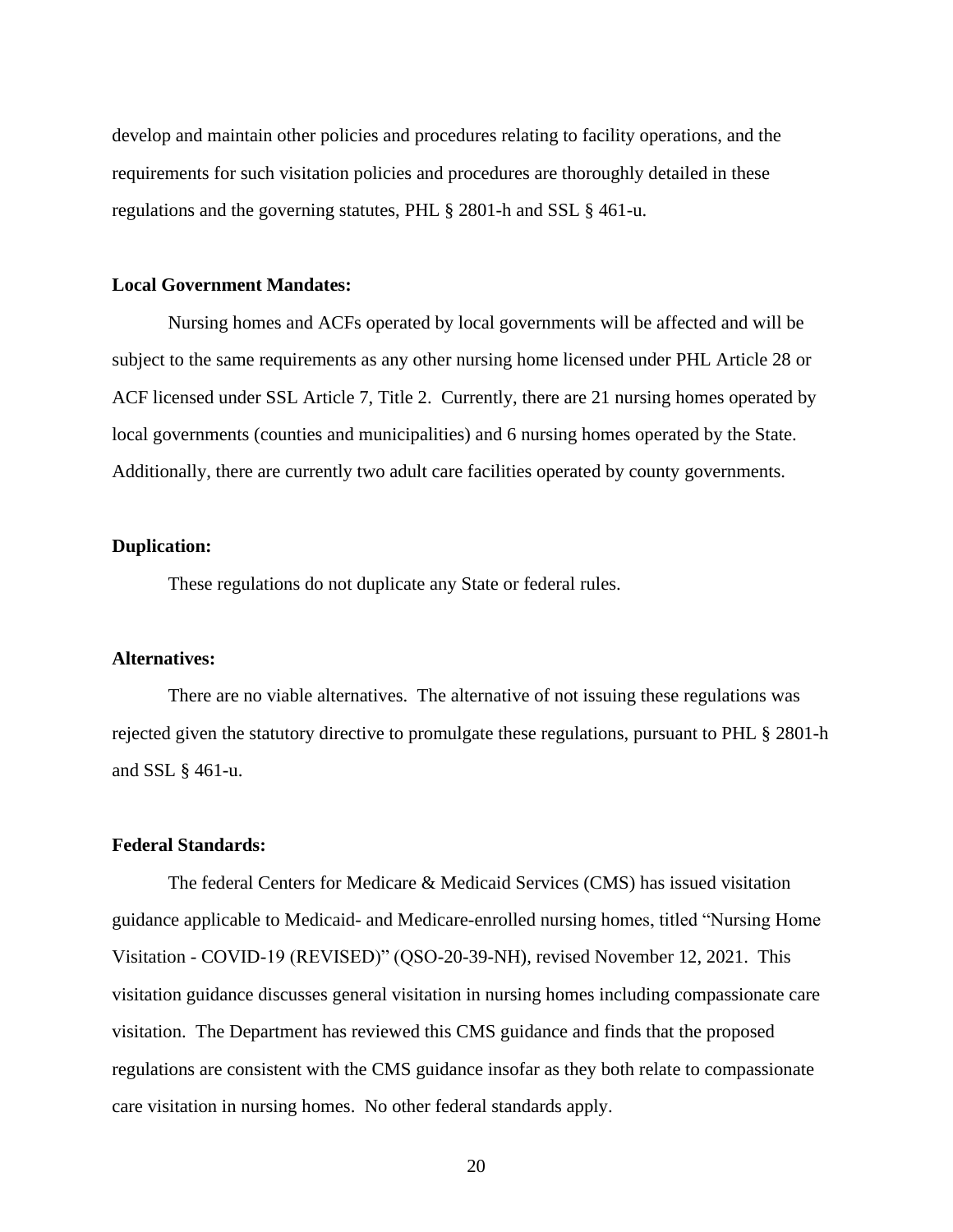# **Compliance Schedule:**

The regulations will become effective upon publication of a Notice of Adoption in the

New York State Register.

**Contact Person:** Katherine Ceroalo New York State Department of Health Bureau of Program Counsel, Regulatory Affairs Unit Corning Tower Building, Room 2438 Empire State Plaza Albany, New York 12237 (518) 473-7488 (518) 473-2019 (FAX) REGSQNA@health.ny.gov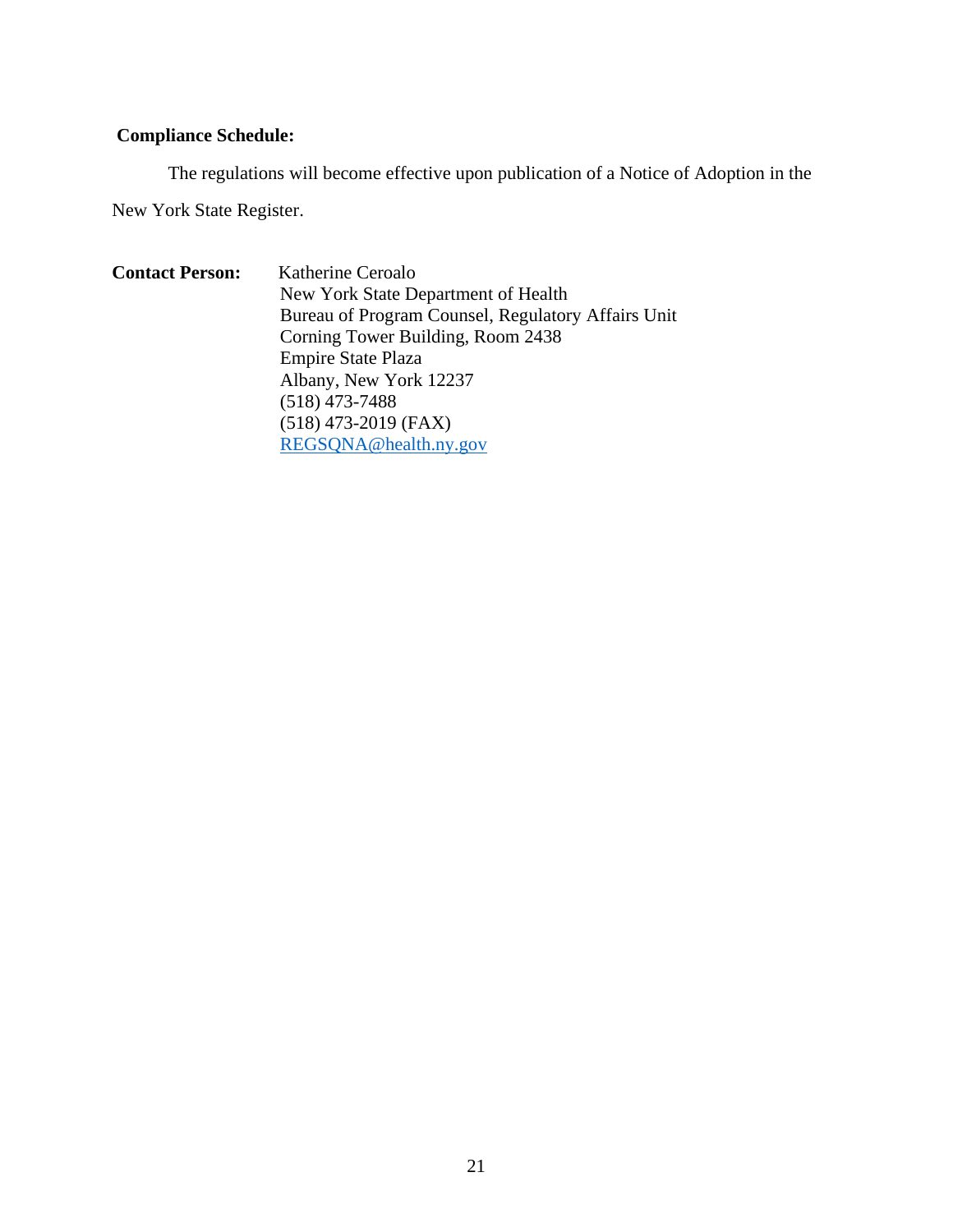## **REGULATORY FLEXIBILITY ANALYSIS**

#### **Effect on Small Business and Local Government:**

 This regulation will not impact local governments or small businesses unless they operate a nursing home or adult care facility (ACF). Currently, there are 21 nursing homes operated by local governments (counties and municipalities) and 6 nursing homes operated by the State. Additionally, there are currently two ACFs operated by county governments (Chenango and Warren Counties). Additionally, to date, 79 nursing homes in New York qualify as small businesses given that they have 100 or fewer employees. There are also 483 ACFs that have 100 or fewer employees and therefore qualify as small businesses.

## **Compliance Requirements:**

This regulation requires nursing homes and ACFs to develop policies and procedures relating to compassionate caregiver visitation and personal caregiver visitation that are consistent with these regulations and the governing statutes, Public Health Law (PHL) § 2801-h and Social Services Law (SSL) § 461-u.

# **Professional Services:**

No professional services are required by this regulation.

#### **Compliance Costs:**

There are no costs associated with this regulation.

#### **Economic and Technological Feasibility:**

There are no economic or technological impediments to the rule changes.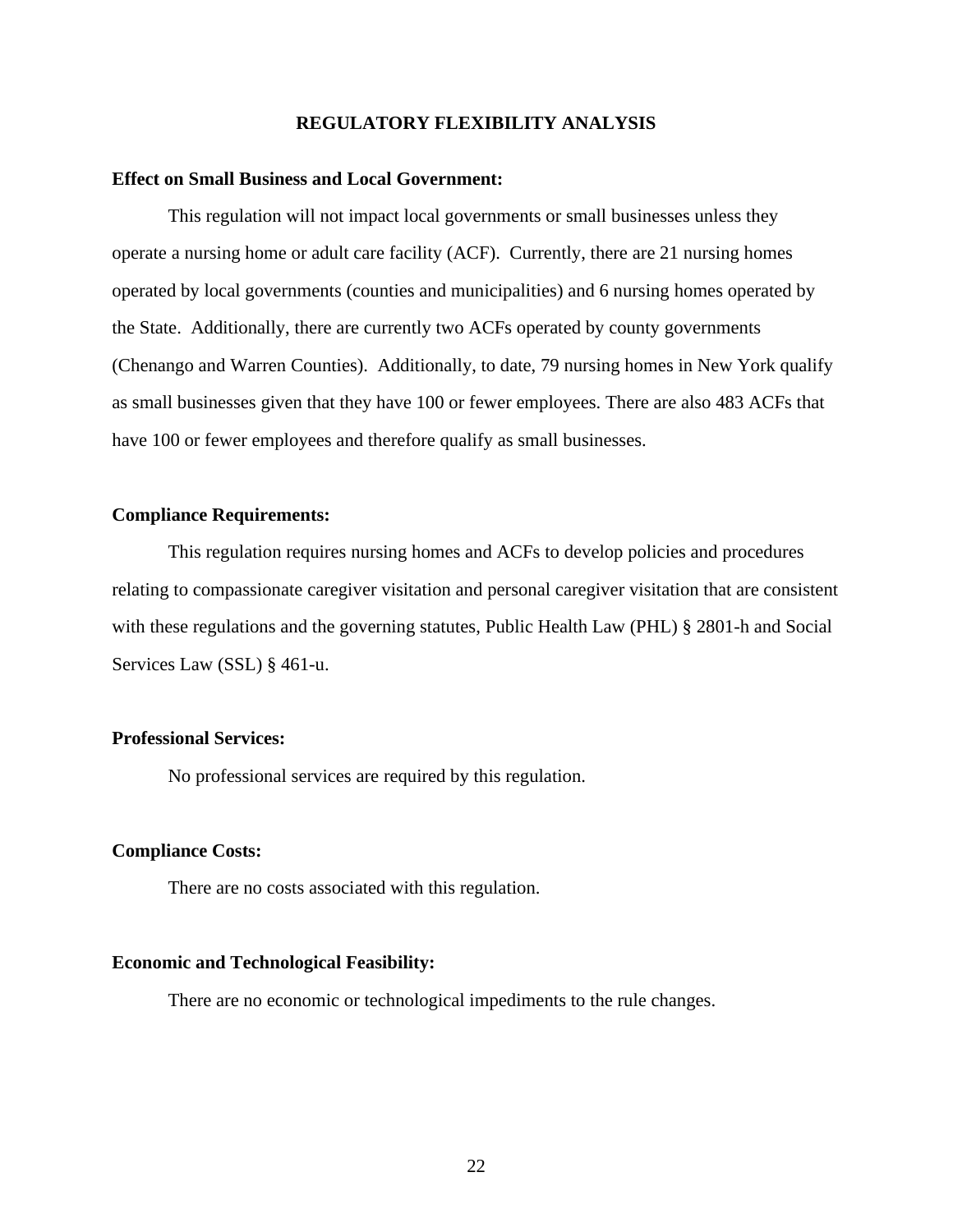## **Minimizing Adverse Impact:**

This regulation is consistent with resident right standards and current CMS and Department visitation guidance. Therefore, the Department expects no adverse impact to facilities given that nursing homes and ACFs are currently required to comply with similar standards and are expected to have already developed policies and procedures in accordance with those existing standards. In any event, the Department is required by PHL § 2801-h and SSL § 461-u to promulgate these regulations; as such, any adverse impact on covered facilities cannot be avoided due to the statutory mandate.

#### **Small Business and Local Government Participation:**

Facilities were put on notice of the forthcoming promulgation of these regulations upon the enactment of PHL § 2801-h and SSL § 461-u, as enacted by Chapter 108 of the Laws of 2021. Additionally, the Department plans to advise all facilities, including those operated by small businesses and local governments, of the publication of these regulations and the opportunity to submit any questions relating to such regulations to the Department.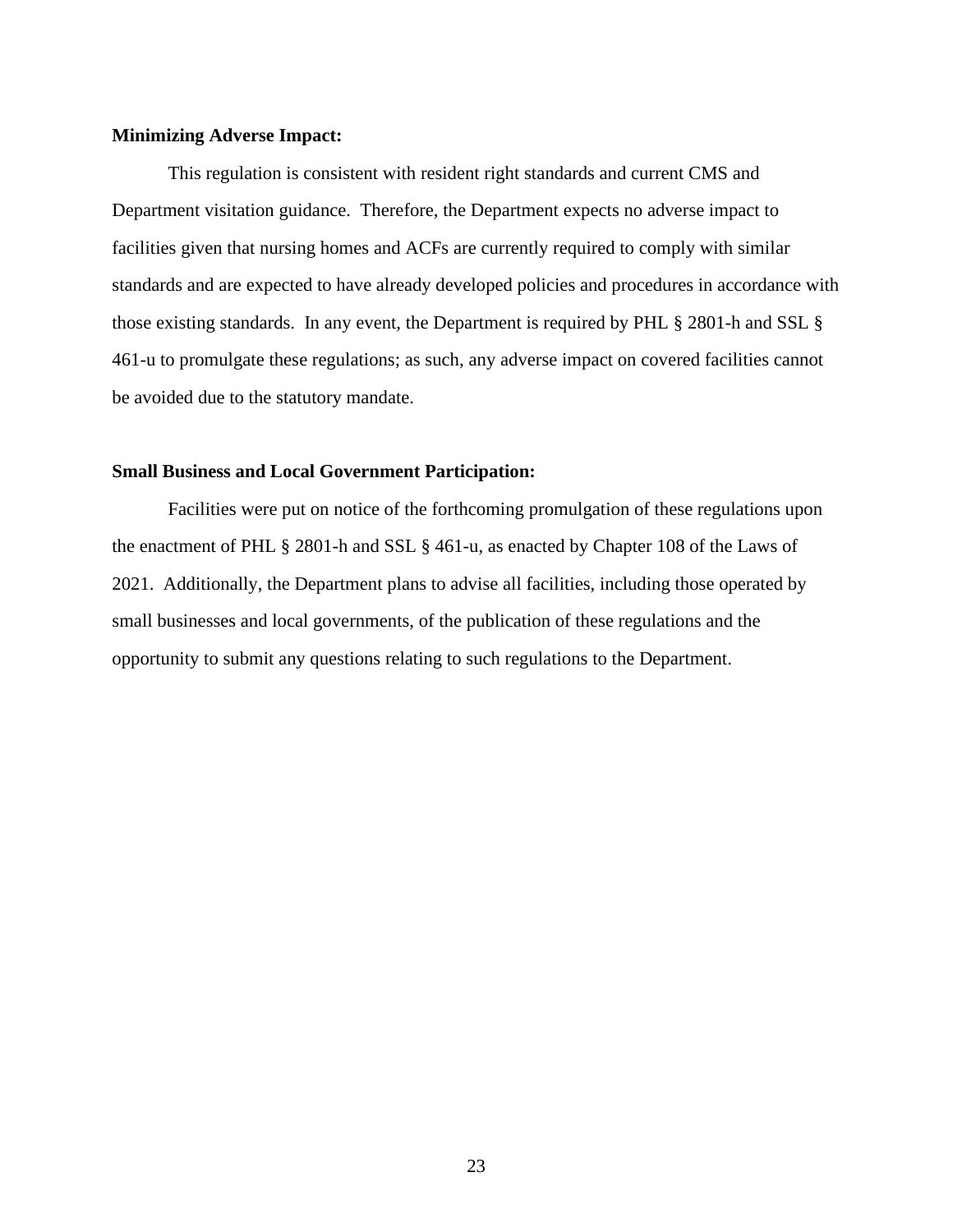## **RURAL AREA FLEXIBILITY ANALYSIS**

#### **Type and Estimated Numbers of Rural Areas:**

Although this rule applies uniformly throughout the state, including rural areas, for the purposes of this Rural Area Flexibility Analysis (RAFA), "rural area" means areas of the state defined by Executive Law § 481(7) (SAPA § 102(10)). Per Executive Law § 481(7), rural areas are defined as "counties within the state having less than two hundred thousand population, and the municipalities, individuals, institutions, communities, and programs and such other entities or resources found therein. In counties of two hundred thousand or greater population 'rural areas' means towns with population densities of one hundred fifty persons or less per square mile, and the villages, individuals, institutions, communities, programs and such other entities or resources as are found therein."

The following 43 counties have a population of less than 200,000 based upon the United States Census estimated county populations for 2010:

| <b>Allegany County</b>    | <b>Greene County</b>      | <b>Schoharie County</b>    |
|---------------------------|---------------------------|----------------------------|
| <b>Cattaraugus County</b> | <b>Hamilton County</b>    | <b>Schuyler County</b>     |
| Cayuga County             | <b>Herkimer County</b>    | <b>Seneca County</b>       |
| Chautauqua County         | Jefferson County          | <b>St. Lawrence County</b> |
| <b>Chemung County</b>     | Lewis County              | <b>Steuben County</b>      |
| Chenango County           | <b>Livingston County</b>  | <b>Sullivan County</b>     |
| <b>Clinton County</b>     | <b>Madison County</b>     | <b>Tioga County</b>        |
| Columbia County           | <b>Montgomery County</b>  | <b>Tompkins County</b>     |
| <b>Cortland County</b>    | <b>Ontario County</b>     | <b>Ulster County</b>       |
| <b>Delaware County</b>    | <b>Orleans County</b>     | <b>Warren County</b>       |
| <b>Essex County</b>       | <b>Oswego County</b>      | <b>Washington County</b>   |
| <b>Franklin County</b>    | <b>Otsego County</b>      | <b>Wayne County</b>        |
| <b>Fulton County</b>      | <b>Putnam County</b>      | <b>Wyoming County</b>      |
| <b>Genesee County</b>     | <b>Rensselaer County</b>  | <b>Yates County</b>        |
|                           | <b>Schenectady County</b> |                            |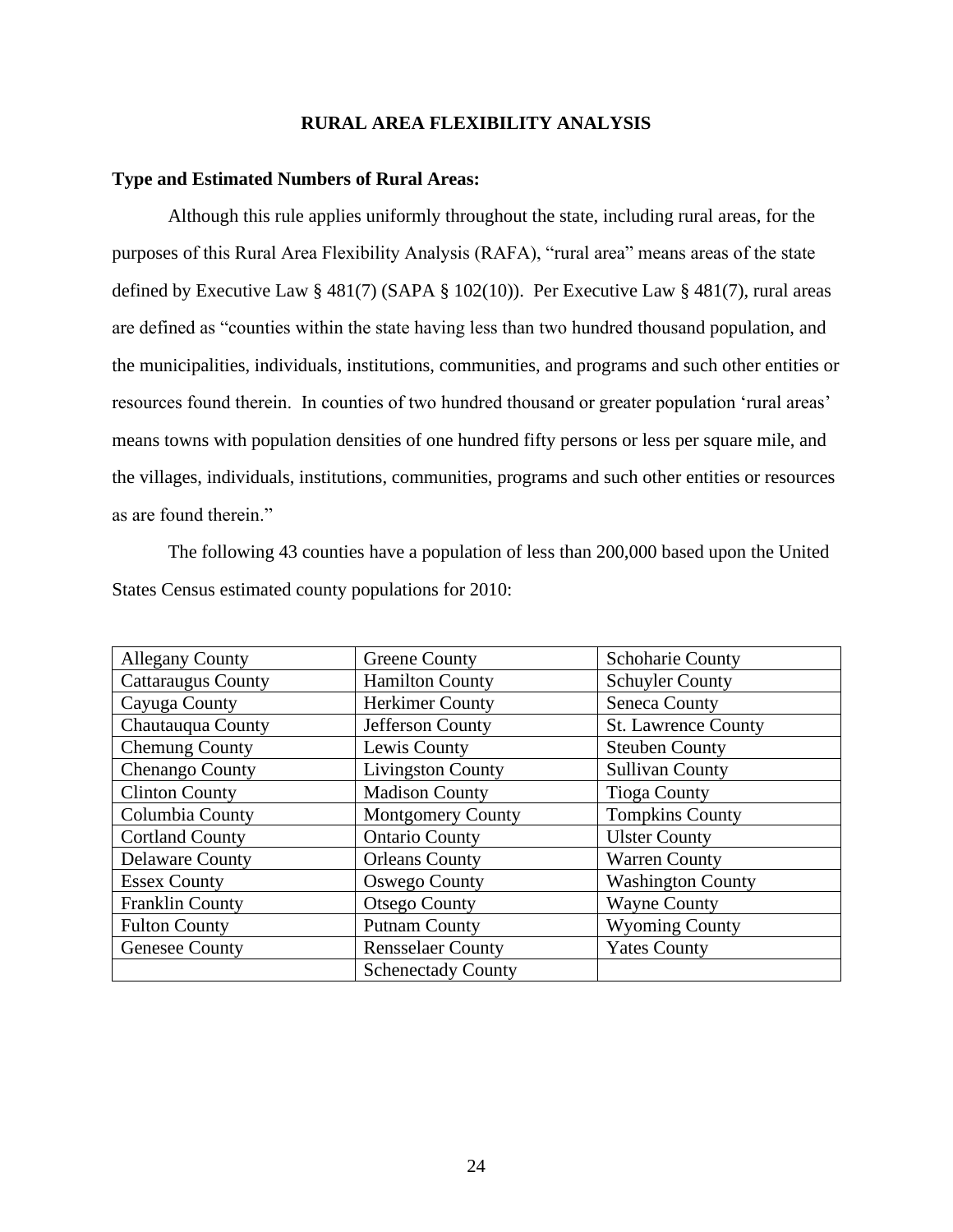The following counties have populations of 200,000 or greater, and towns with population densities of 150 person or fewer per square mile, based upon the United States Census estimated county populations for 2010:

| <b>Albany County</b>   | <b>Monroe County</b>   | <b>Orange County</b>  |
|------------------------|------------------------|-----------------------|
| <b>Broome County</b>   | Niagara County         | Saratoga County       |
| <b>Dutchess County</b> | <b>Oneida County</b>   | <b>Suffolk County</b> |
| Erie County            | <b>Onondaga County</b> |                       |

Both licensed nursing homes and ACFs are located in these identified rural areas.

# **Reporting, recordkeeping, and other compliance requirements; and professional services:**

This regulation imposes no additional paperwork.

#### **Compliance Costs:**

There are no costs associated with this regulation.

## **Economic and Technological Feasibility:**

There are no economic or technological impediments to the rule changes.

#### **Minimizing Adverse Impact:**

This regulation is consistent with resident right standards and current CMS and Department visitation guidance. Therefore, the Department expects no adverse impact to facilities given that nursing homes and ACFs are currently required to comply with similar standards and are expected to have already developed policies and procedures in accordance with those existing standards. In any event, the Department is required by PHL § 2801-h and SSL § 461-u to promulgate these regulations; as such, any adverse impact on covered facilities cannot be avoided due to the statutory mandate.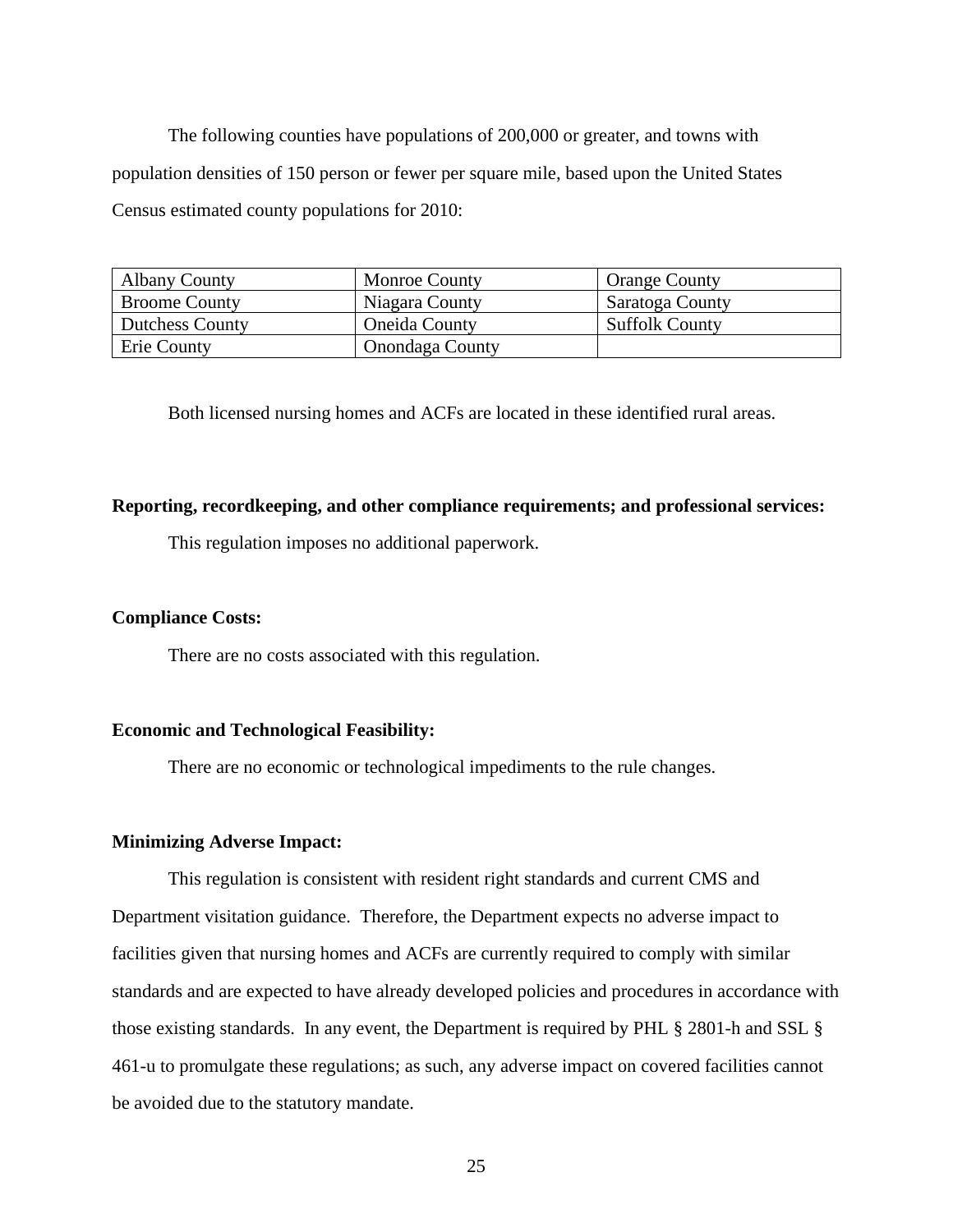# **Rural Area Participation:**

Facilities were put on notice of the forthcoming promulgation of these regulations upon the enactment of PHL § 2801-h and SSL § 461-u, as enacted by Chapter 108 of the Laws of 2021. Additionally, the Department plans to advise all facilities, including those located in rural areas, of the publication of these regulations and the opportunity to submit any questions relating to such regulations to the Department.